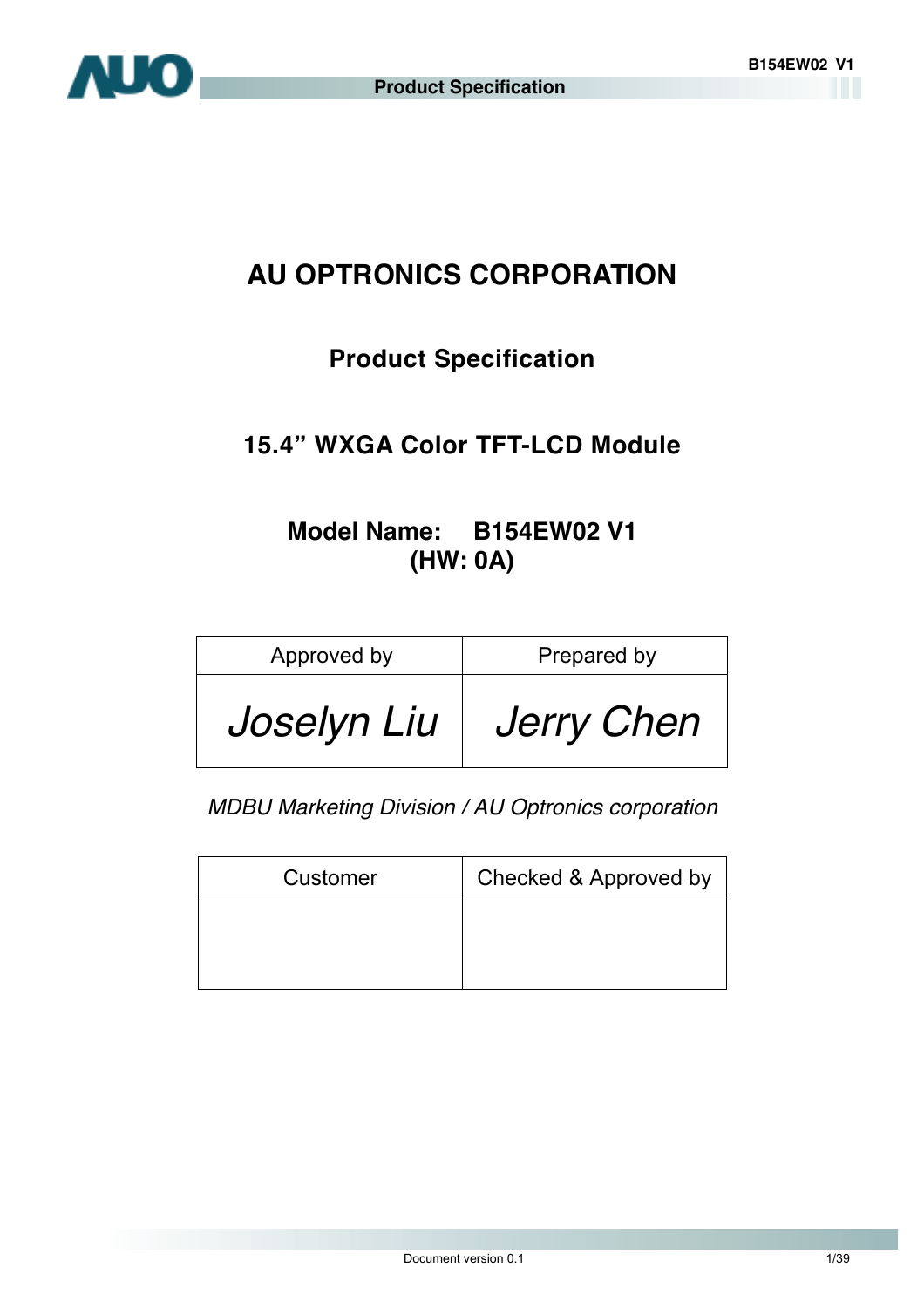**Product Specification** 

# **15.4" WXGA Color TFT-LCD Module Model Name: B154EW02 V.1 (HW:0A)**

## **(V) Preliminary Specifications ( ) Final Specifications**

**Note: This Specification is subject to change without notice.**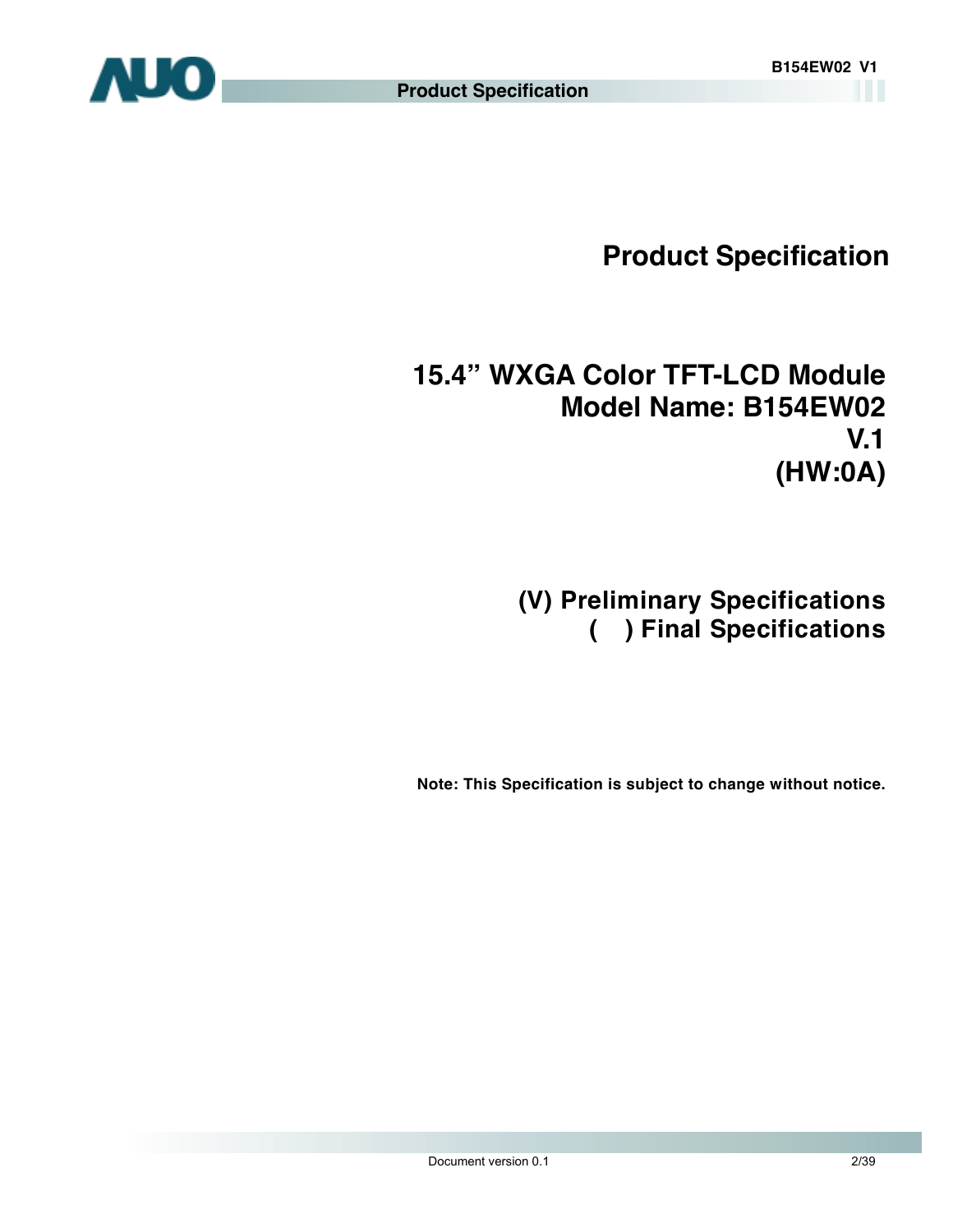

# **Contents**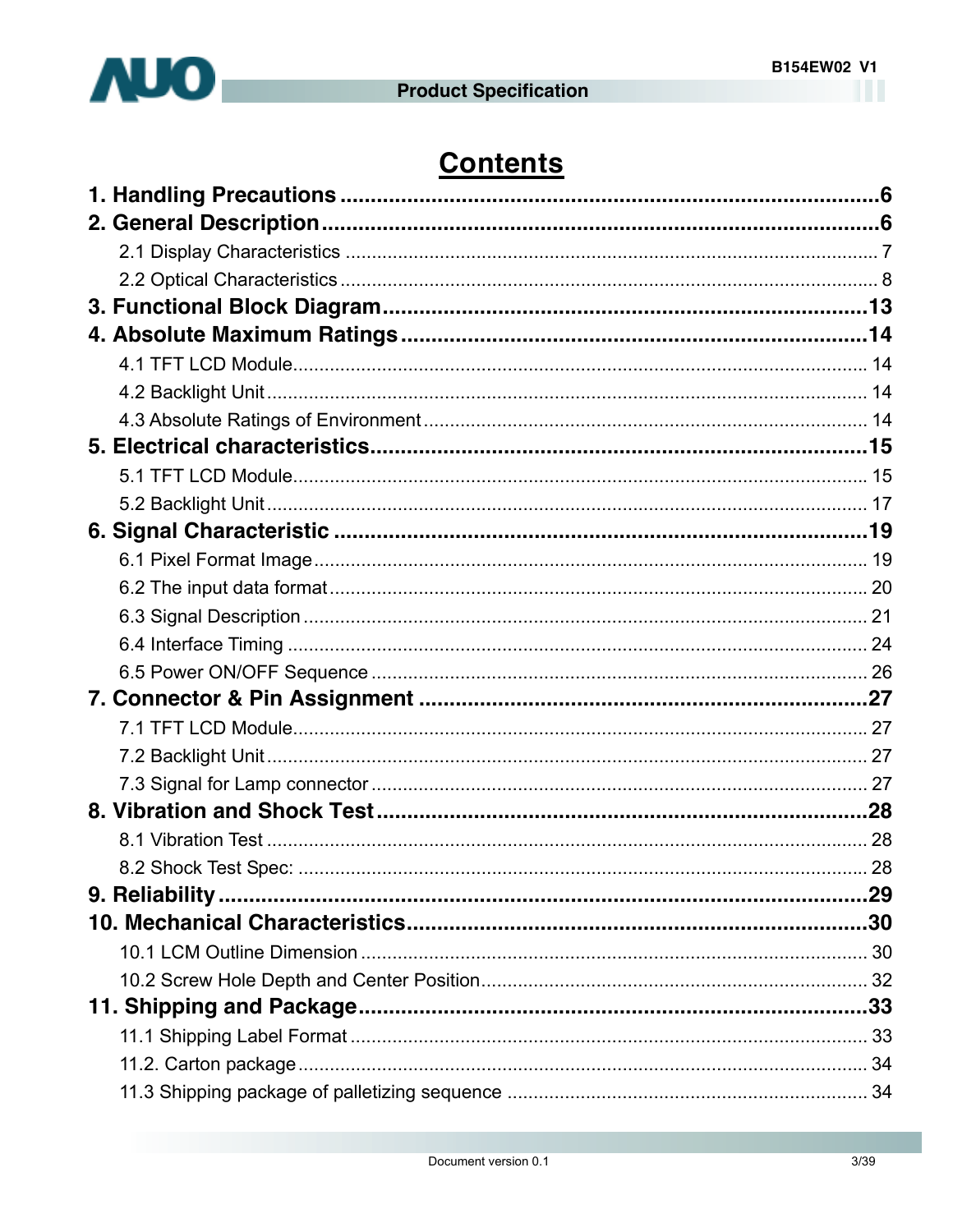

|--|--|--|--|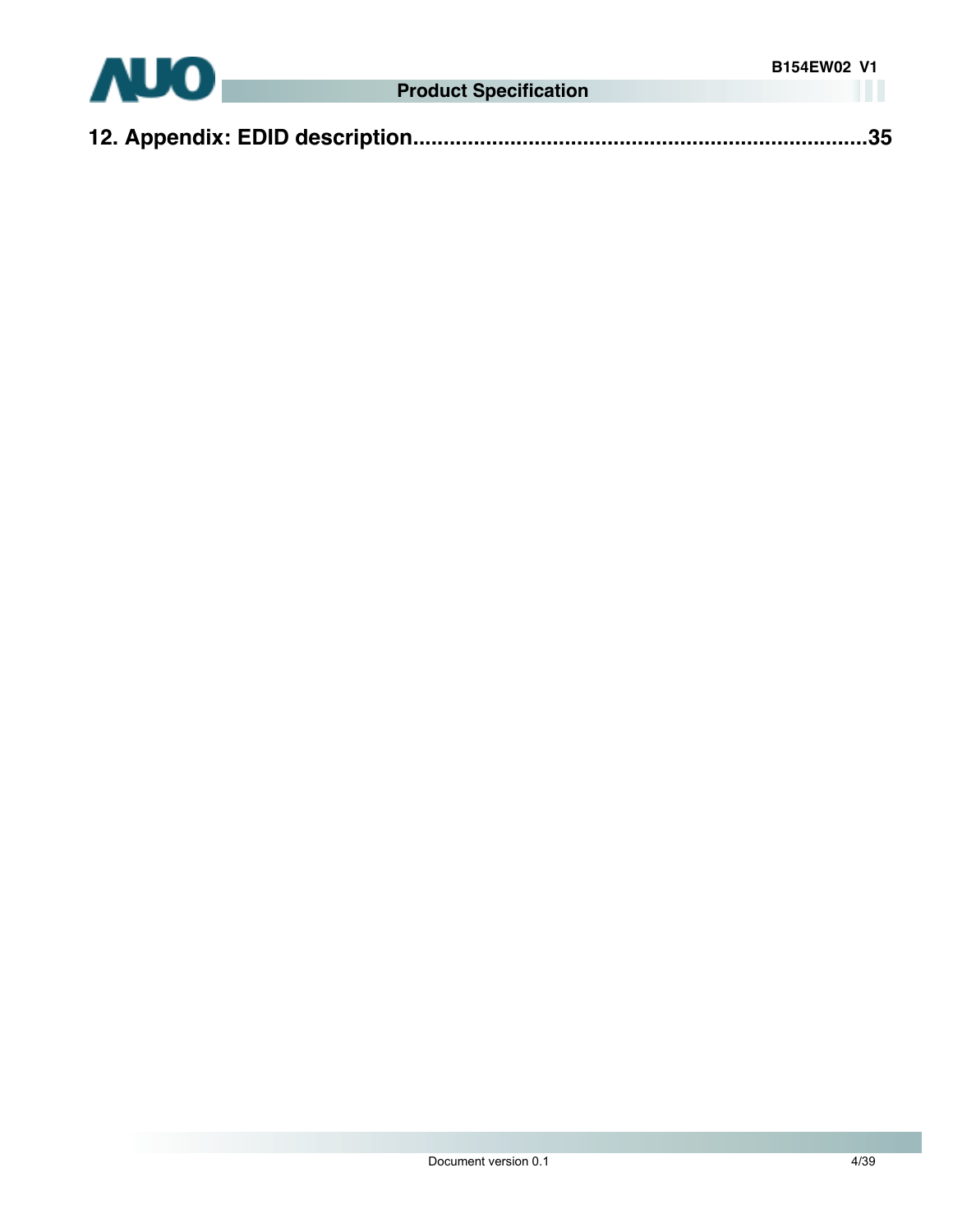

# **Record of Revision**

| Version and Date   Page |     | Old description                   | <b>New Description</b> | Remark |
|-------------------------|-----|-----------------------------------|------------------------|--------|
| 0.12005/12/20           | All | <b>First Edition for Customer</b> |                        |        |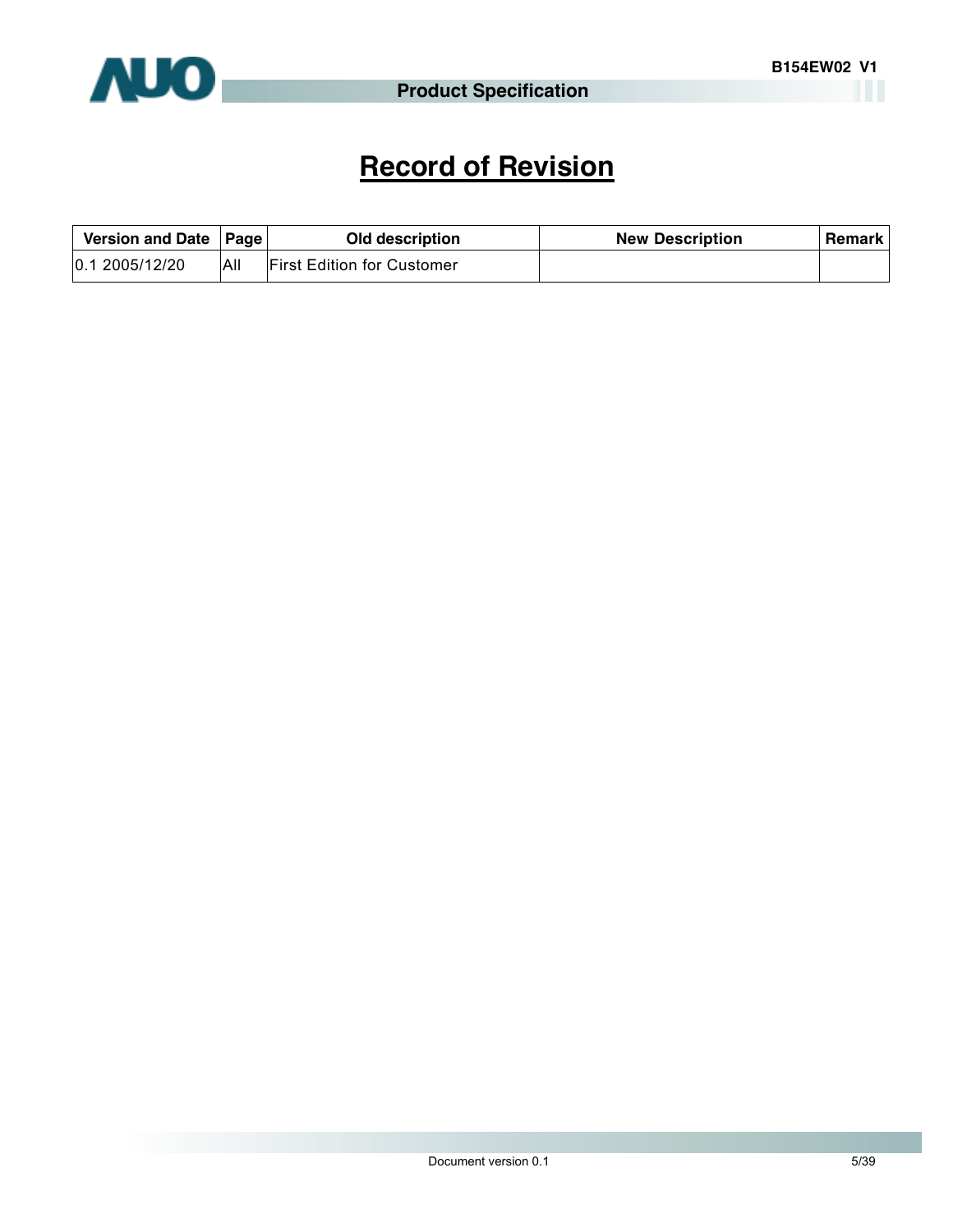<span id="page-5-0"></span>

### **1. Handling Precautions**

- 1) Since front polarizer is easily damaged, pay attention not to scratch it.
- 2) Be sure to turn off power supply when inserting or disconnecting from input connector.
- 3) Wipe off water drop immediately. Long contact with water may cause discoloration or spots.
- 4) When the panel surface is soiled, wipe it with absorbent cotton or other soft cloth.
- 5) Since the panel is made of glass, it may break or crack if dropped or bumped on hard surface.
- 6) Since CMOS LSI is used in this module, take care of static electricity and insure human earth when handling.
- 7) Do not open nor modify the Module Assembly.
- 8) Do not press the reflector sheet at the back of the module to any directions.
- 9) In case if a Module has to be put back into the packing container slot after once it was taken out from the container, do not press the center of the CCFL Reflector edge. Instead, press at the far ends of the CFL Reflector edge softly. Otherwise the TFT Module may be damaged.
- 10) At the insertion or removal of the Signal Interface Connector, be sure not to rotate nor tilt the Interface Connector of the TFT Module.
- 11) After installation of the TFT Module into an enclosure (Notebook PC Bezel, for example), do not twist nor bend the TFT Module even momentary. At designing the enclosure, it should be taken into consideration that no bending/twisting forces are applied to the TFT Module from outside. Otherwise the TFT Module may be damaged.
- 12) Cold cathode fluorescent lamp in LCD contains a small amount of mercury. Please follow local ordinances or regulations for disposal.
- 13) Small amount of materials having no flammability grade is used in the LCD module. The LCD module should be supplied by power complied with requirements of Limited Power Source(, IEC60950 or UL1950), or be applied exemption.
- 14) The LCD module is designed so that the CCFL in it is supplied by Limited Current Circuit(IEC60950 or UL1950). Do not connect the CCFL in Hazardous Voltage Circuit.

### **2. General Description**

B154EW02 V1 is a Color Active Matrix Liquid Crystal Display composed of a TFT LCD panel, a driver circuit, and backlight system. The screen format is intended to support the WXGA (1280(H) x 800(V)) screen and 262k colors (RGB 6-bits data driver). All input signals are LVDS interface compatible. Inverter of backlight is not included.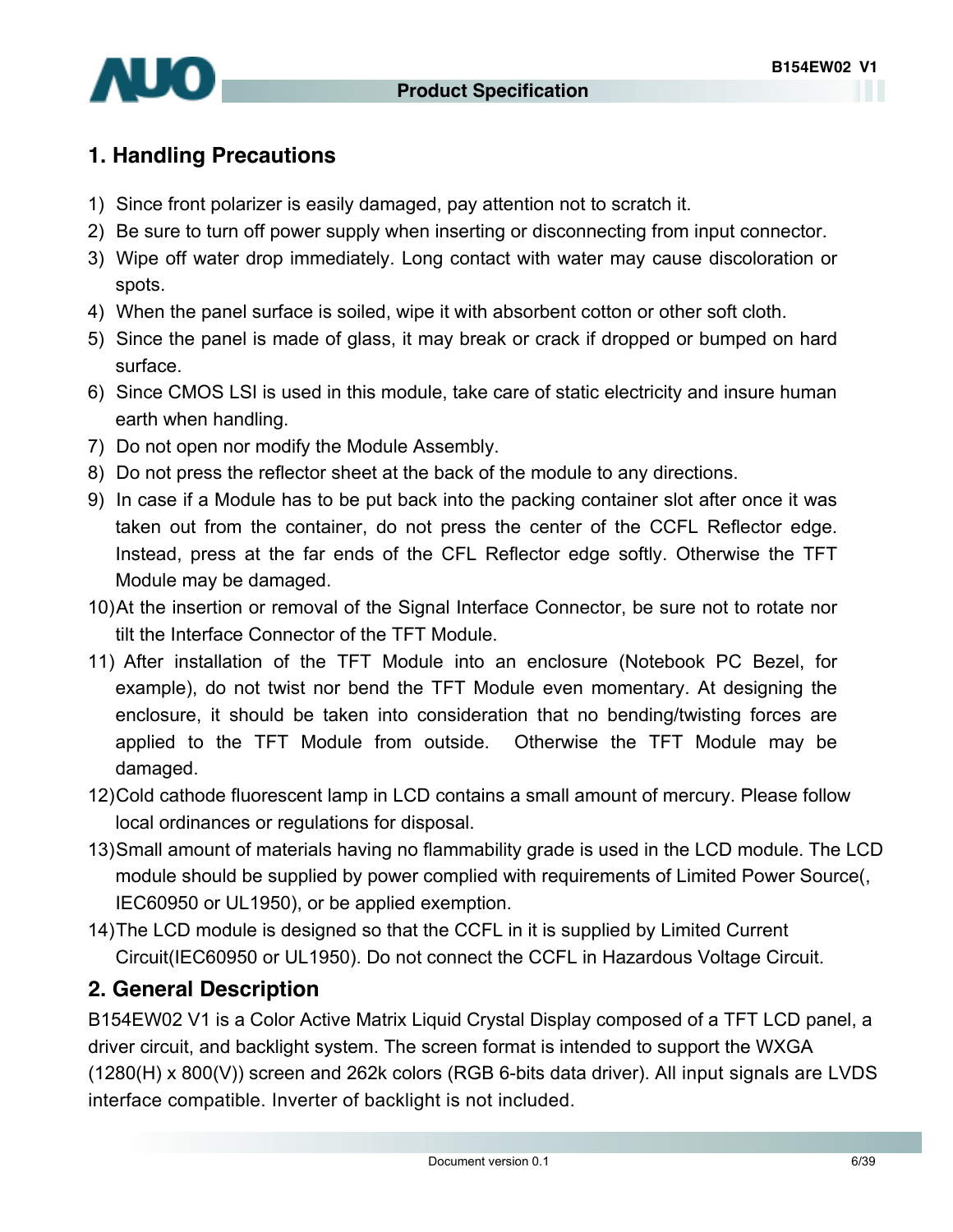<span id="page-6-0"></span>B154EW02 V1 is designed for a display unit of notebook style personal computer and industrial machine.

### **2.1 General Specification**

The following items are characteristics summary on the table at 25 ℃ condition:

| <b>Items</b>                                                     | <b>Unit</b>            | <b>Specifications</b>                                                 |
|------------------------------------------------------------------|------------------------|-----------------------------------------------------------------------|
| Screen Diagonal                                                  | [mm]                   | 391 (15.4W")                                                          |
| <b>Active Area</b>                                               | [mm]                   | 331.2 X 207.0                                                         |
| Pixels H x V                                                     |                        | 1280x3(RGB) x 800                                                     |
| <b>Pixel Pitch</b>                                               | [mm]                   | 0.2588X0.2588                                                         |
| <b>Pixel Arrangement</b>                                         |                        | R.G.B. Vertical Stripe                                                |
| <b>Display Mode</b>                                              |                        | <b>Normally White</b>                                                 |
| White Luminance (IccrL=6.0mA)<br>Note: IccrL is lamp current     | $\lceil cd/m^2 \rceil$ | 200 typ. (5 points average)<br>160 min. (5 points average)<br>(Note1) |
| <b>Luminance Uniformity</b>                                      |                        | 1.25 max. (5 points)                                                  |
| <b>Contrast Ratio</b>                                            |                        | 400 typ<br>300 min.                                                   |
| <b>Optical Rise Time/Fall Time</b>                               | [msec]                 | 4/12 typ.                                                             |
| Nominal Input Voltage VDD                                        | [Volt]                 | $+3.3$ typ.                                                           |
| <b>Power Consumption</b>                                         | [Watt]                 | 6.0 max.(without inverter)                                            |
| Weight                                                           | [Grams]                | 500 typ.<br>520 max.                                                  |
| <b>Physical Size</b>                                             | [mm]                   | 344.0 typ. x 222.0 typ. x 6.1 max.                                    |
| <b>Electrical Interface</b>                                      |                        | 1 channel LVDS                                                        |
| <b>Surface Treatment</b>                                         |                        | Glare, Hardness 3H,<br>Reflectance 4.3%                               |
| <b>Support Color</b>                                             |                        | 262K colors (RGB 6-bit)                                               |
| <b>Temperature Range</b><br>Operating<br>Storage (Non-Operating) | $[^{\circ}C]$<br>[°C]  | 0 to $+50$<br>$-20$ to $+60$                                          |
| RoHS Compliance                                                  |                        | RoHS Compliance                                                       |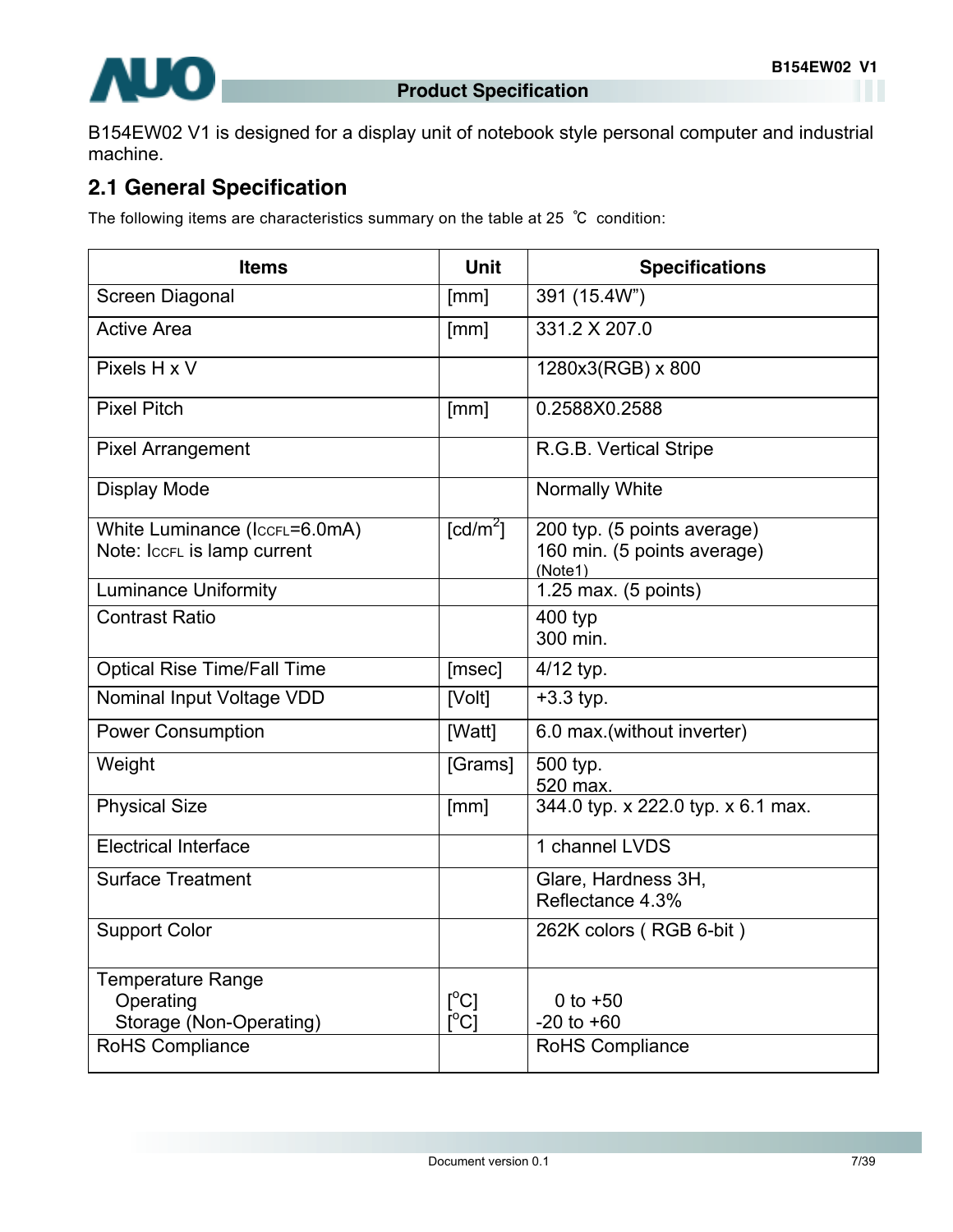<span id="page-7-0"></span>

### **2.2 Optical Characteristics**

The optical characteristics are measured under stable conditions at 25℃ (Room Temperature):

| Item                                  | <b>Unit</b>                    | <b>Conditions</b>     |                    | Min.  | Typ.     | Max.  | <b>Note</b>    |
|---------------------------------------|--------------------------------|-----------------------|--------------------|-------|----------|-------|----------------|
| <b>White Luminance</b><br>IccFL=6.0mA | $\lceil \frac{cd}{m^2} \rceil$ | 5 points average      |                    | 160   | 200      |       | 1, 4, 5.       |
| <b>Viewing Angle</b>                  | [degree]                       | Horizontal            | (Right)            |       | 45       |       | 8              |
|                                       | [degree]                       | $CR = 10$             | (Left)             |       | 45       |       |                |
|                                       | [degree]<br>[degree]           | Vertical<br>$CR = 10$ | (Upper)<br>(Lower) |       | 15<br>35 |       |                |
| <b>Luminance Uniformity</b>           |                                | 5 Points              |                    |       |          | 1.25  | 1              |
| <b>Luminance Uniformity</b>           |                                | 13 Points             |                    |       |          | 1.50  | $\overline{2}$ |
| <b>CR: Contrast Ratio</b>             |                                |                       |                    | 300   | 400      |       | 6              |
| Cross talk                            | $\%$                           |                       |                    |       |          | 4     | $\overline{7}$ |
| <b>Response Time</b>                  | [msec]                         | <b>Rising</b>         |                    |       | 4        | 8     | 8              |
|                                       | [msec]                         | Falling               |                    | -     | 12       | 17    |                |
|                                       | [msec]                         | Rising + Falling      |                    |       | 16       | 25    |                |
| Color / Chromaticity                  |                                | Red x                 |                    | 0.560 | 0.590    | 0.620 | 2,8            |
| Coordinates<br>(CIE 1931)             |                                | Red y                 |                    | 0.315 | 0.345    | 0.375 |                |
|                                       |                                | Green x               |                    | 0.285 | 0.315    | 0.345 |                |
|                                       |                                | Green y               |                    | 0.520 | 0.555    | 0.585 |                |
|                                       |                                | Blue x                |                    | 0.125 | 0.155    | 0.185 |                |
|                                       |                                | Blue y                |                    | 0.125 | 0.155    | 0.185 |                |
|                                       |                                | White x               |                    | 0.283 | 0.313    | 0.343 |                |
|                                       |                                | White y               |                    | 0.299 | 0.329    | 0.350 |                |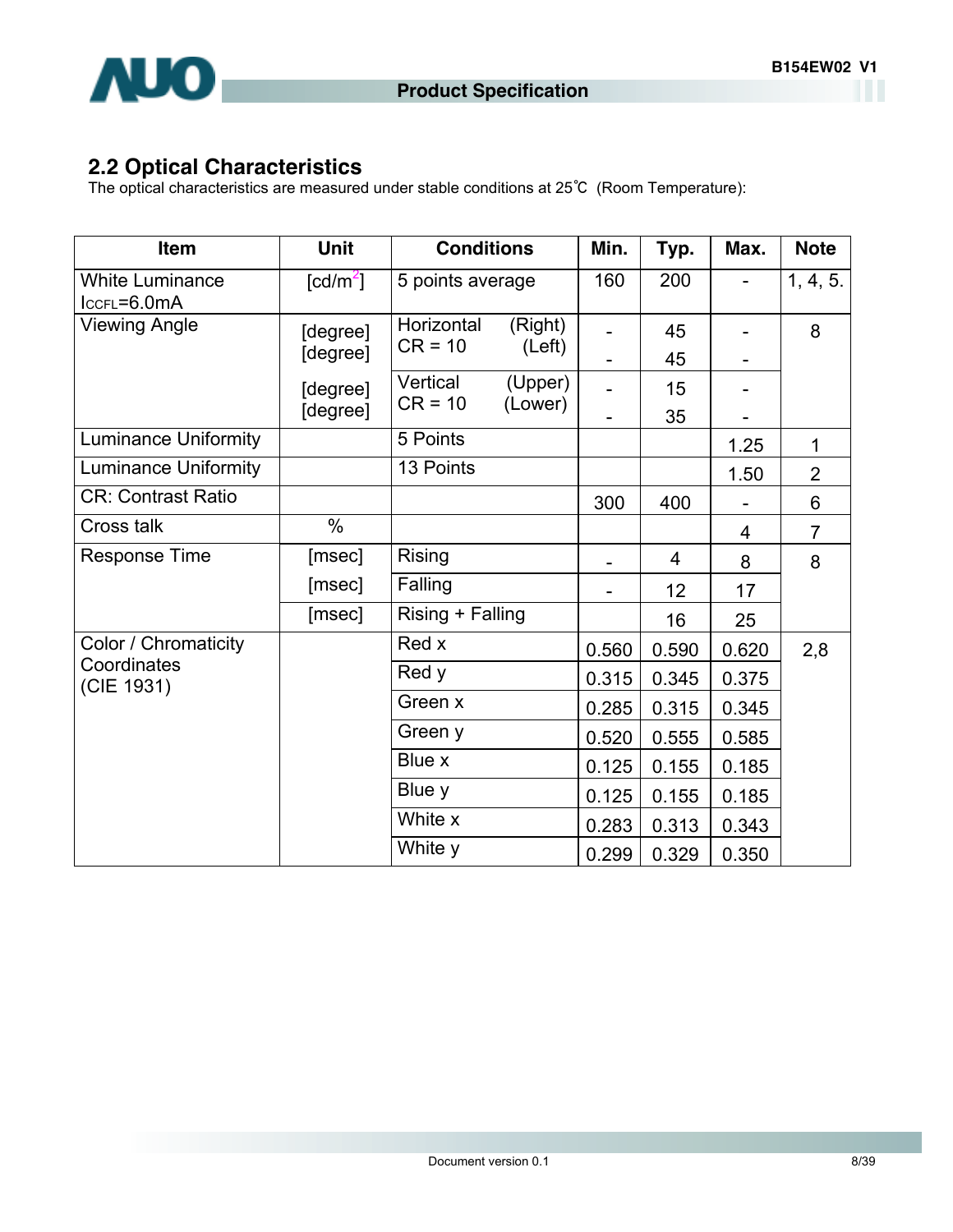

#### Note 1: 5 points position (Display area : 331.2mm x 207.0mm)



Note 2: 13 points position



Note 3: The luminance uniformity of 5 and 13 points is defined by dividing the maximum luminance values by the minimum test point luminance

$$
\delta_{\text{W5}} = \frac{\text{Maximum brightness of five points}}{\text{Minimum brightness of five points}}
$$
\n
$$
\delta_{\text{W13}} = \frac{\text{Maximum brightness of thirteen points}}{\text{Minimum brightness of thirteen points}}
$$

Note 4: Measurement method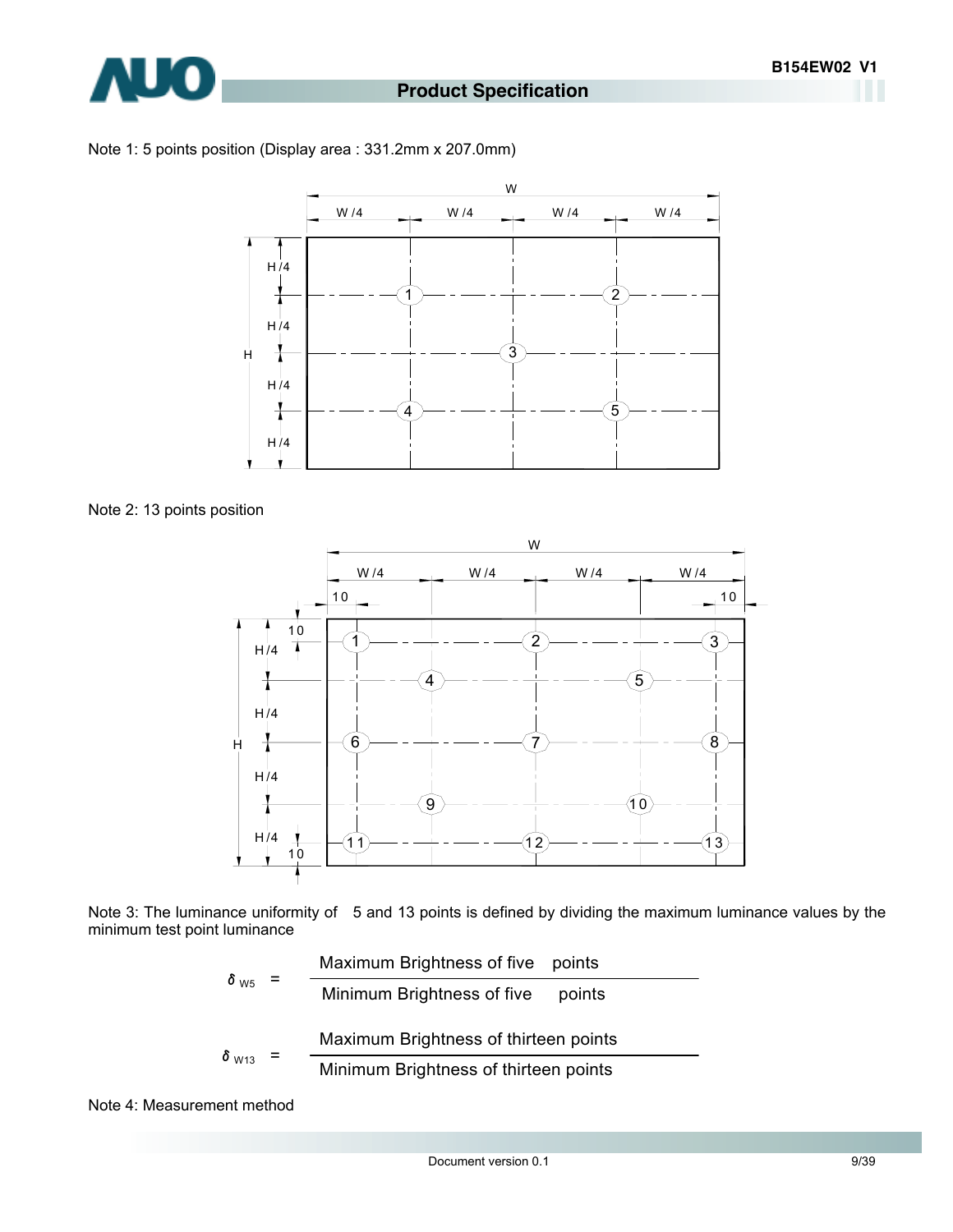

The LCD module should be stabilized at given temperature for 30 minutes to avoid abrupt temperature change during measuring. In order to stabilize the luminance, the measurement should be executed after lighting Backlight for 30 minutes in a stable, windless and dark room.



Note  $5:$  Definition of Average Luminance of White  $(Y_L)$ :

Measure the luminance of gray level 63 at 5 points,  $Y_L = [L (1) + L (2) + L (3) + L (4) + L (5)] / 5$ 

L (x) is corresponding to the luminance of the point X at Figure in Note (1).

Note 6: Definition of contrast ratio:

Contrast ratio is calculated with the following formula.

Brightness on the "White" state Contrast ratio  $(CR) = \frac{B}{B}$  Brightness on the "Black" state

Note 7: Definition of Cross Talk (CT)

 $CT = |Y_B - Y_A| / Y_A \times 100$  (%)

Where

YA = Luminance of measured location without gray level 0 pattern (cd/m2)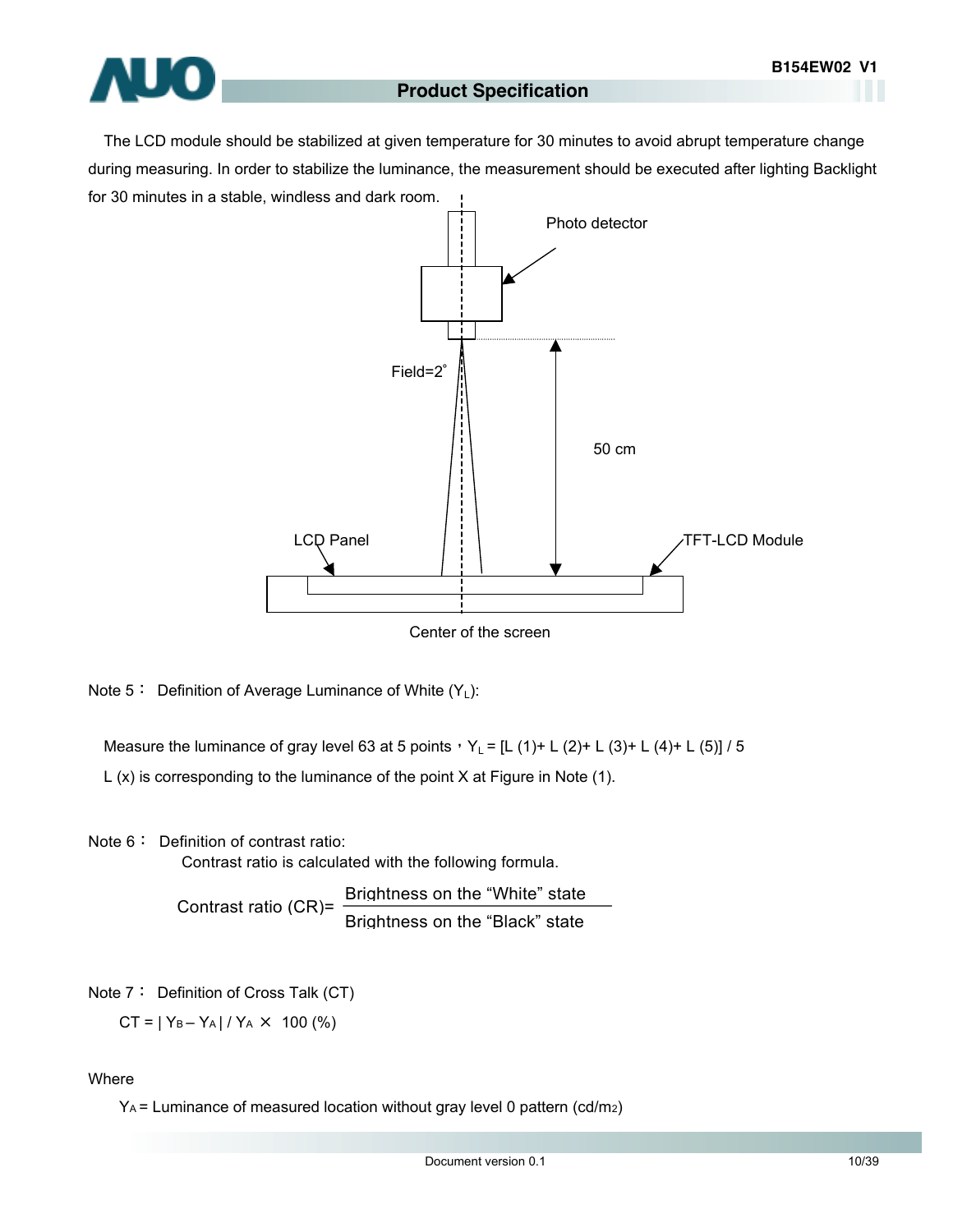

 $Y_B$  = Luminance of measured location with gray level 0 pattern (cd/m<sub>2</sub>)



Note 8: Definition of response time:

The output signals of BM-7 or equivalent are measured when the input signals are changed from "Black" to "White" (falling time) and from "White" to "Black" (rising time), respectively. The response time interval between the 10% and 90% of amplitudes. Refer to figure as below.

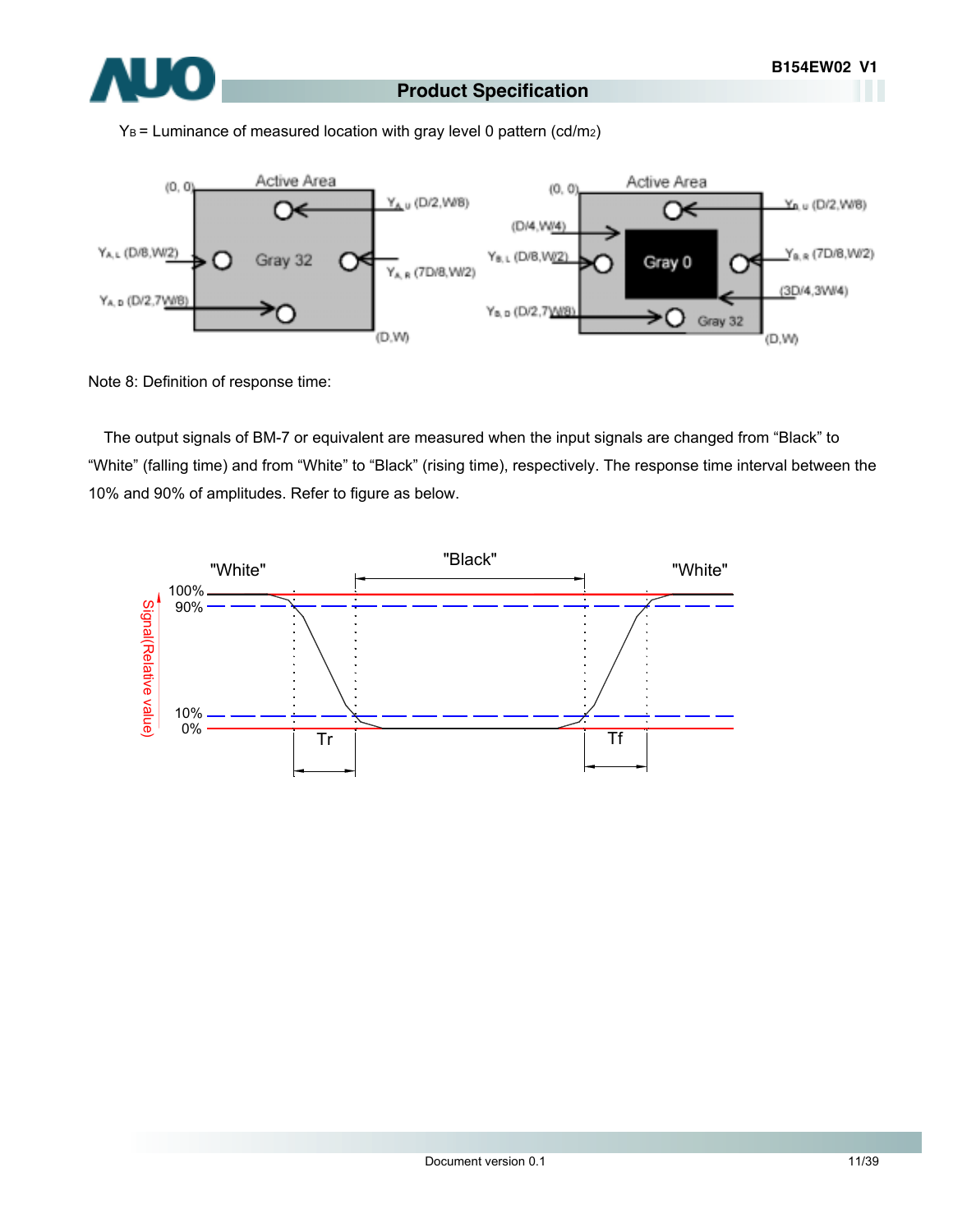# **AUO**

#### **Product Specification**

#### Note 8. Definition of viewing angle

Viewing angle is the measurement of contrast ratio ≧10, at the screen center, over a 180° horizontal and 180° vertical range (off-normal viewing angles). The 180° viewing angle range is broken down as follows; 90° (θ) horizontal left and right and 90° (Φ) vertical, high (up) and low (down). The measurement direction is typically perpendicular to the display surface with the screen rotated about its center to develop the desired measurement viewing angle.

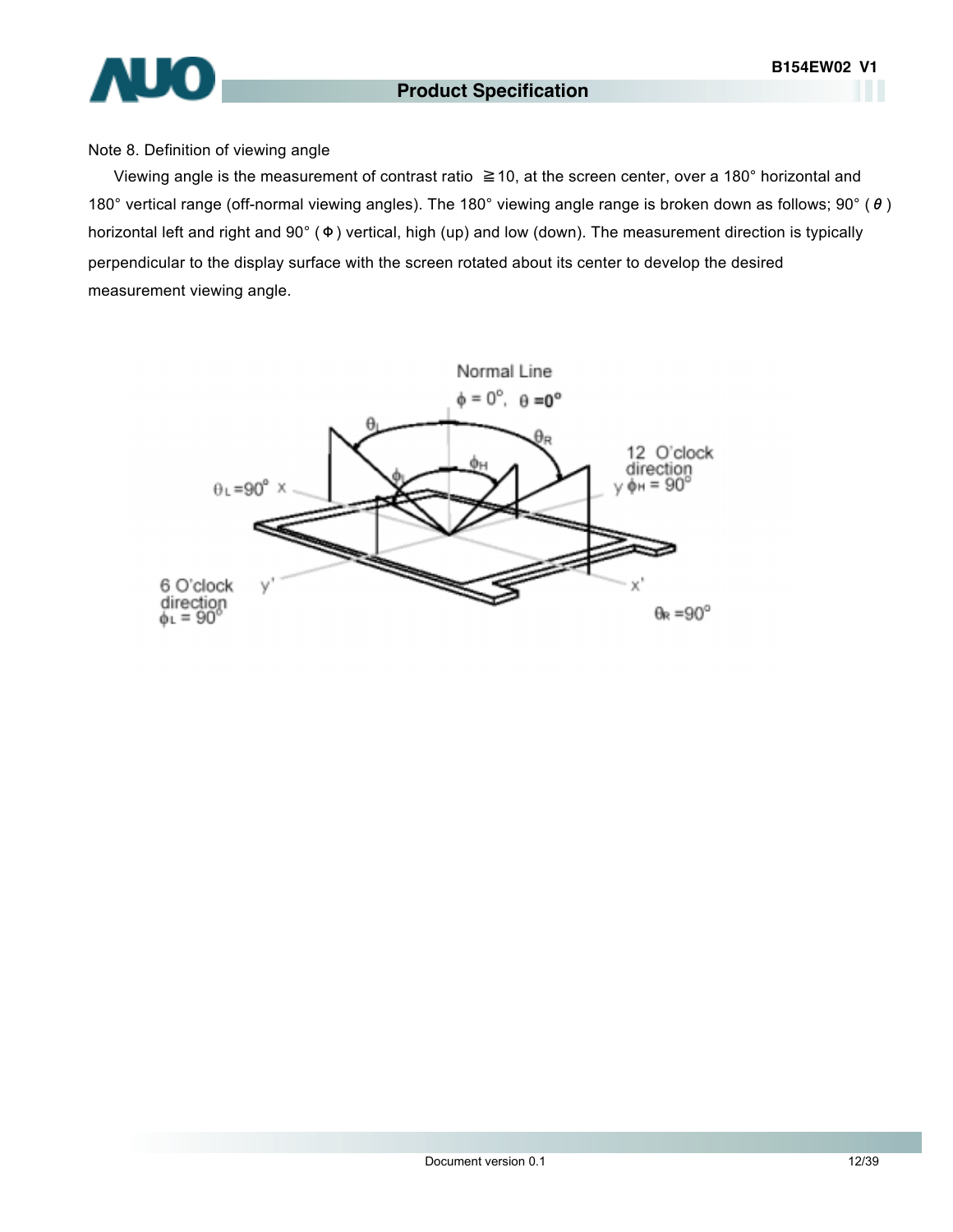<span id="page-12-0"></span>

### **3. Functional Block Diagram**

The following diagram shows the functional block of the 15.4 inches wide Color TFT/LCD Module:

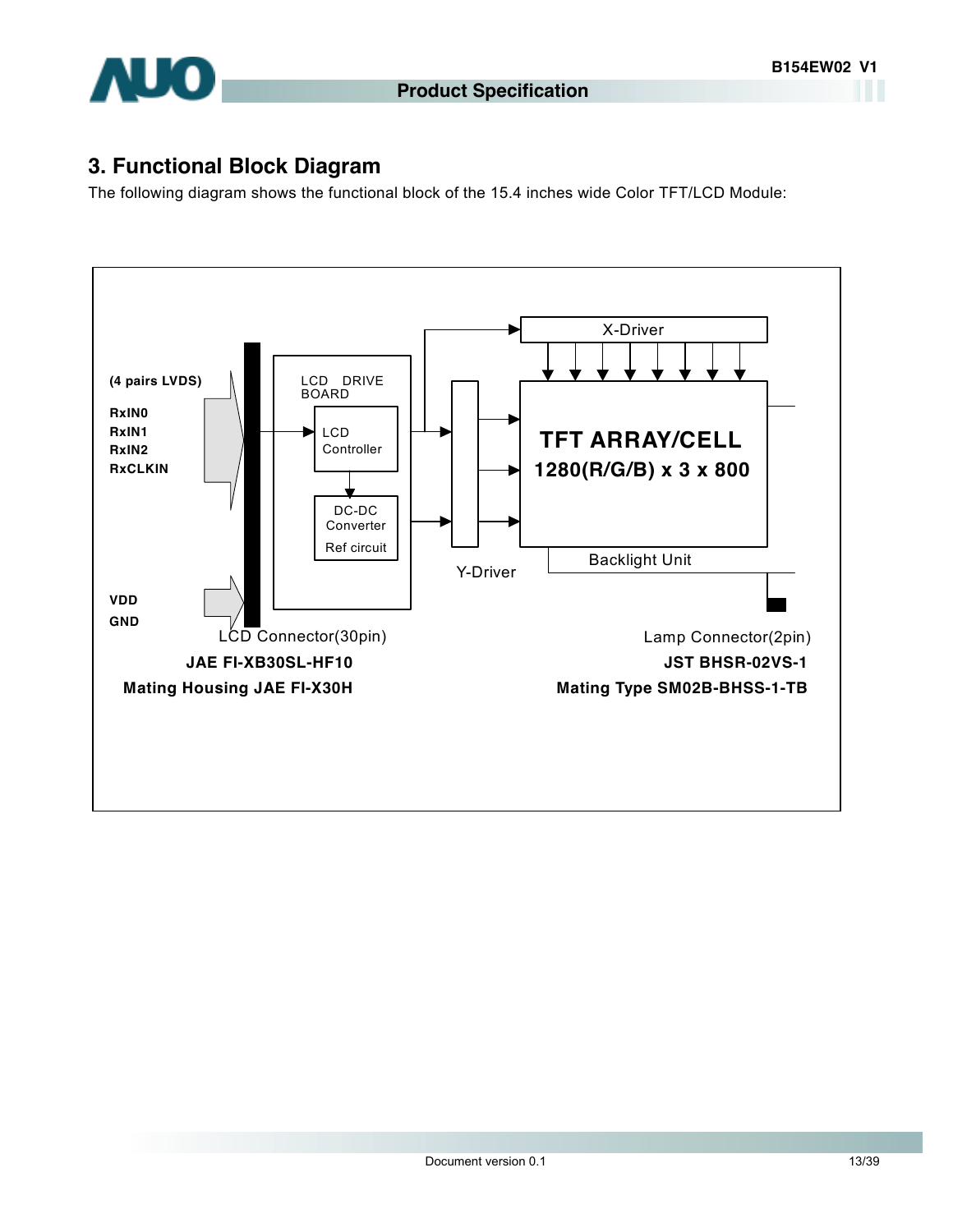<span id="page-13-0"></span>

### **4. Absolute Maximum Ratings**

Absolute maximum ratings of the module is as following:

#### **4.1 Absolute Ratings of TFT LCD Module**

| ltem                    | Svmbol | Min         | Max  | Unit   | <b>Conditions</b> |
|-------------------------|--------|-------------|------|--------|-------------------|
| Logic/LCD Drive Voltage | Vin    | ∩ ຈ<br>−∪.◡ | +4.0 | [Volt] | Note 1            |

### **4.2 Absolute Ratings of Backlight Unit**

| ltem                          | 3vmbol                | Min                      | Max             | Unit     | <b>Conditions</b>                    |
|-------------------------------|-----------------------|--------------------------|-----------------|----------|--------------------------------------|
| <b>COEL</b><br>Current<br>⊤ت∪ | $\cap$ $\cap$<br>◡◡┌∟ | $\overline{\phantom{a}}$ | ς κ<br>÷<br>υ.υ | [mA] rms | Note 1 C<br>$\overline{\phantom{a}}$ |

### **4.3 Absolute Ratings of Environment**

| <b>Item</b>                  | Symbol     | Min   | Max   | Unit  | <b>Conditions</b> |
|------------------------------|------------|-------|-------|-------|-------------------|
| <b>Operating Temperature</b> | TOP        |       | $+50$ | [°C]  | Note 3            |
| <b>Operation Humidity</b>    | <b>HOP</b> | 5     | 95    | [%RH] | Note 3            |
| Storage Temperature          | TST        | $-20$ | +60   | [°C]  | Note 3            |
| <b>Storage Humidity</b>      | <b>HST</b> | 5     | 95    | [%RH] | Note 3            |

Note 1: At Ta (25℃ )

Note 2: Permanent damage to the device may occur if exceed maximum values

Note 3: For quality performance, please refer to AUO IIS(Incoming Inspection Standard).

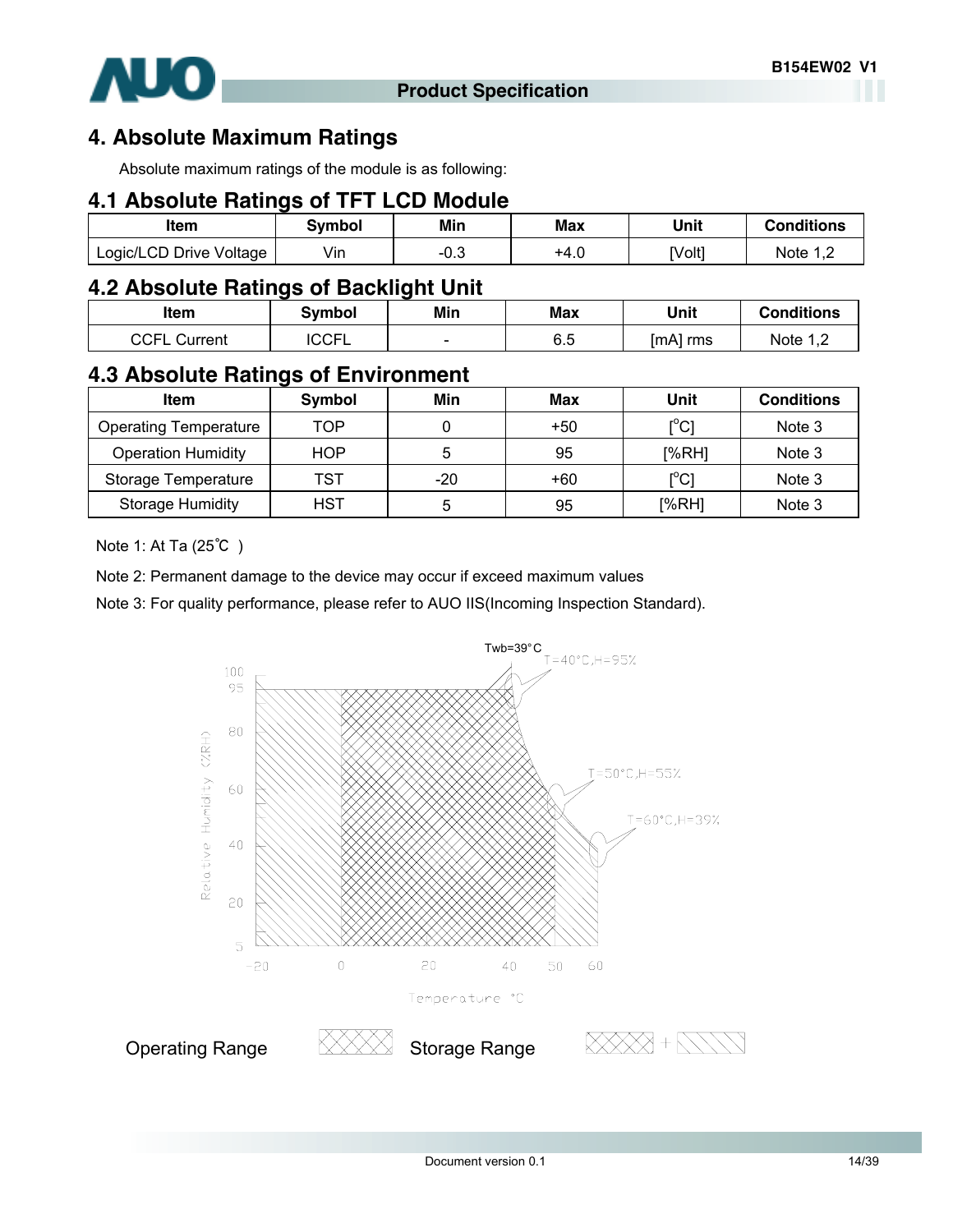<span id="page-14-0"></span>

### **5. Electrical characteristics**

#### **5.1 TFT LCD Module**

#### **5.1.1 Power Specification**

Input power specifications are as follows;

| <b>Symble</b> | <b>Parameter</b>                         | Min | Typ | <b>Max</b> | <b>Units</b> | <b>Note</b> |
|---------------|------------------------------------------|-----|-----|------------|--------------|-------------|
| <b>VDD</b>    | Logic/LCD Drive                          | 3.0 | 3.3 | 3.6        | [Volt]       |             |
|               | Voltage                                  |     |     |            |              |             |
| <b>PDD</b>    | <b>VDD Power</b>                         |     |     | 1.6        | [Watt]       | Note 1      |
| <b>IDD</b>    | <b>IDD Current</b>                       |     | 350 | 450        | [mA]         | Note 1      |
| <b>IRush</b>  | <b>Inrush Current</b>                    |     |     | 2000       | [mA]         | Note 2      |
| <b>VDDrp</b>  | Allowable                                |     |     | 100        | [mV]         |             |
|               | Logic/LCD Drive<br><b>Ripple Voltage</b> |     |     |            | $p-p$        |             |

Note 1 : Maximum Measurement Condition: Black Patterm

Note 2: Measure Condition





**Vin rising time**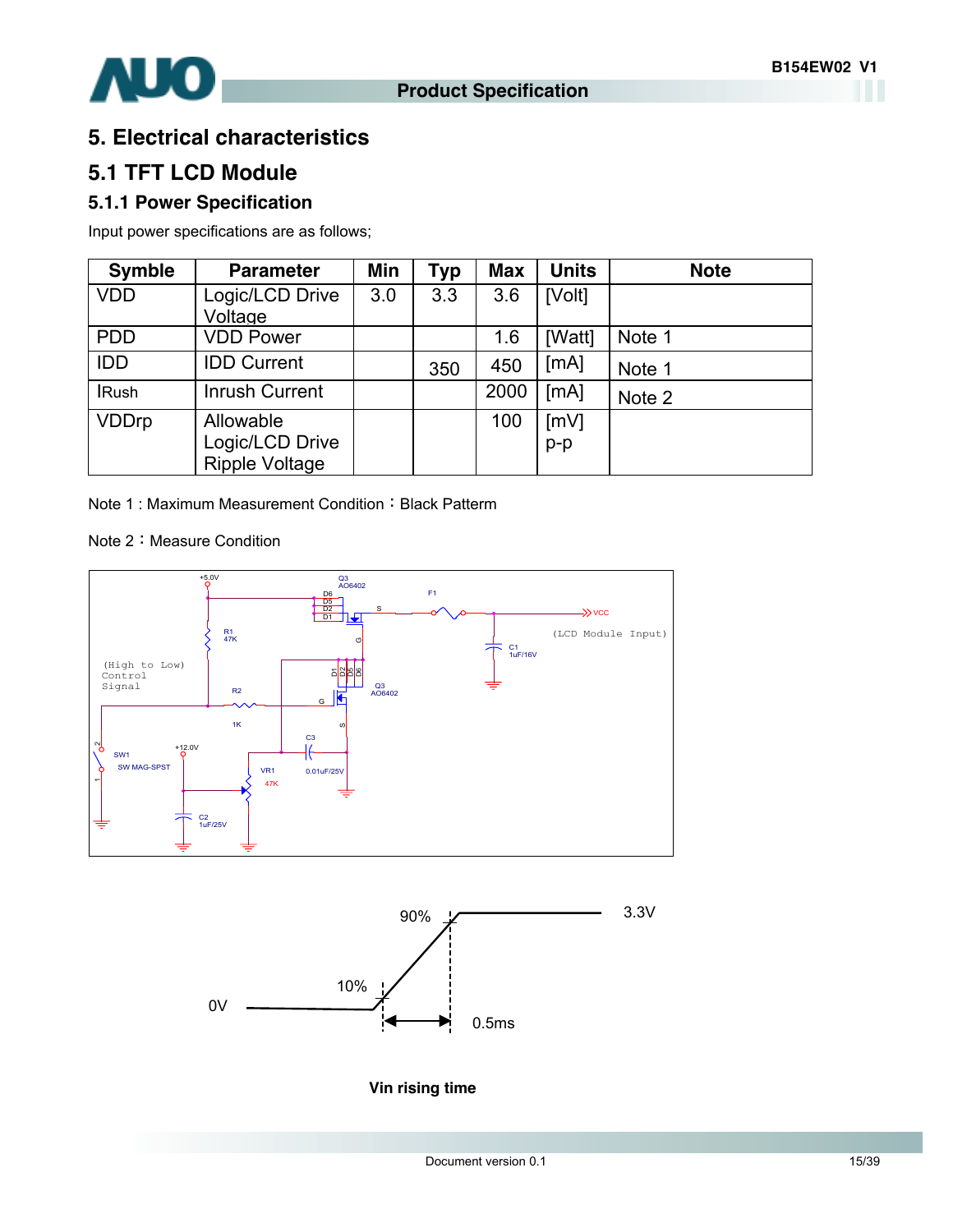

#### **5.1.2 Signal Electrical Characteristics**

Input signals shall be low or High-impedance state when VDD is off. It is recommended to refer the specifications of THC63LVDF84A(Thine Electronics Inc.) in detail.

Signal electrical characteristics are as follows;

| <b>Parameter</b> | <b>Condition</b>                                 | Min    | <b>Max</b> | Unit |
|------------------|--------------------------------------------------|--------|------------|------|
| Vth              | Differential Input High<br>Threshold (Vcm=+1.2V) |        | 100        | [mV] |
| Vtl              | Differential Input Low<br>Threshold (Vcm=+1.2V)  | $-100$ |            | [mV] |
| Vcm              | Differential Input<br>Common Mode Voltage        | 1.125  | 1.375      | [V]  |

Note: LVDS Signal Waveform

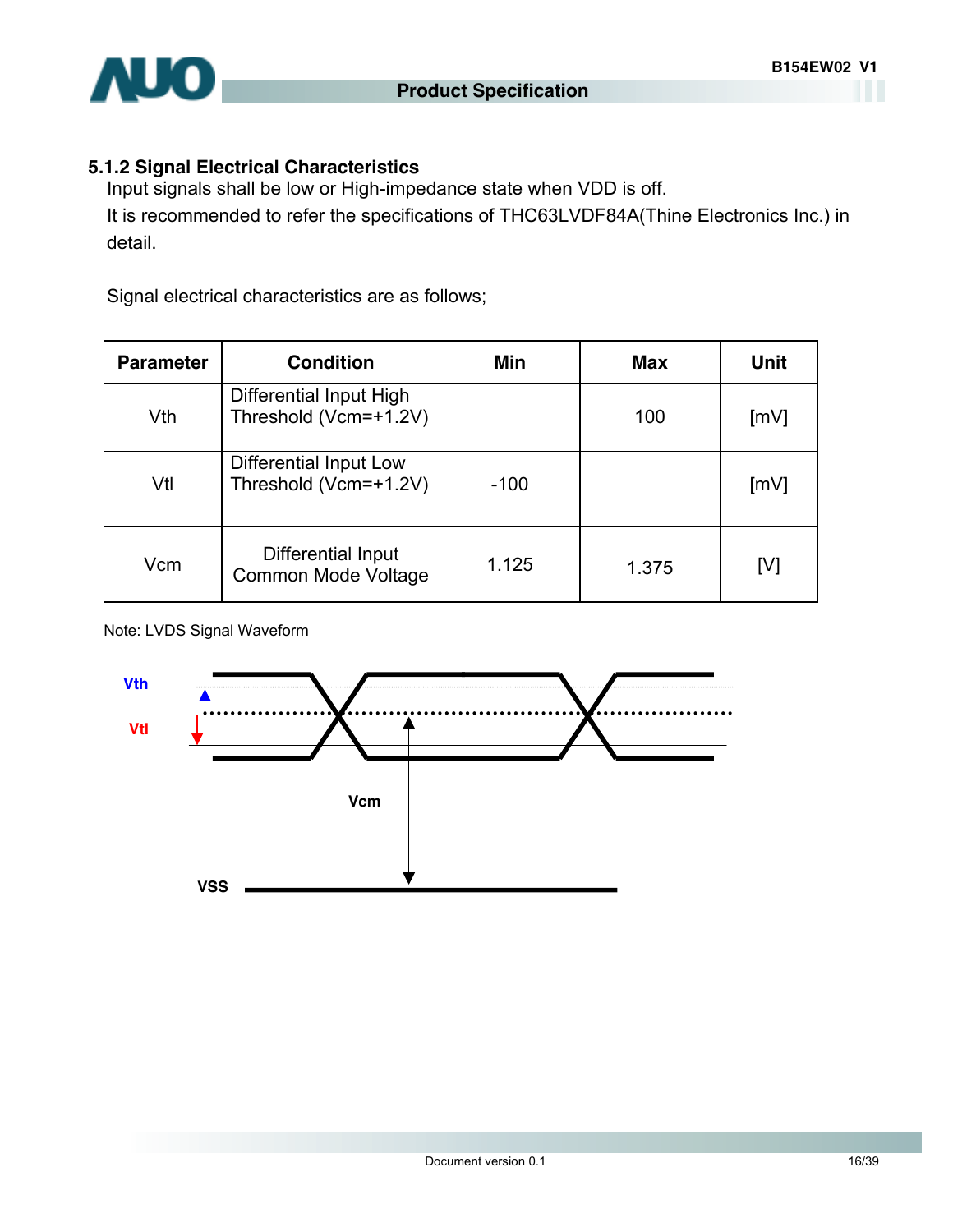<span id="page-16-0"></span>

### **5.2 Backlight Unit**

Parameter guideline for CCFL Inverter

| <b>Parameter</b>                                 | Min  | <b>Typ</b> | <b>Max</b> | <b>Units</b>           | <b>Condition</b>               |
|--------------------------------------------------|------|------------|------------|------------------------|--------------------------------|
| <b>White Luminance</b><br>5 points average       | 160  | 200        |            | $\lceil cd/m^2 \rceil$ | $(Ta=25^{\circ}C)$             |
| <b>CCFL current(IccFL)</b>                       | 2.0  | 6.0        | 7.0        | $[mA]$ rms             | $(Ta=25^{\circ}C)$<br>Note 2   |
| <b>CCFL Frequency(FccFL)</b>                     | 50   | 62         | 70         | [KHz]                  | $(Ta=25^{\circ}C)$<br>Note 3,4 |
| <b>CCFL Ignition Voltage(Vs)</b>                 | 1430 |            |            | [Volt] rms             | $(Ta = 0^{\circ}C)$<br>Note 5  |
| <b>CCFL Ignition Voltage(Vs)</b>                 | 1190 |            |            | [Volt] rms             | $(Ta = 25^{\circ}C)$<br>Note 5 |
| <b>CCFL Voltage (Reference)</b><br>$(Vc$ CFL $)$ | 628  | 700        | 792        | [Volt] rms             | $(Ta=25^{\circ}C)$<br>Note 6   |
| <b>CCFL Power consumption</b><br>(PccFL)         |      | 4.20       | 4.40       | [Watt]                 | $(Ta=25^{\circ}C)$<br>Note 6   |

Note 1: Typ are AUO recommended Design Points.

\*1 All of characteristics listed are measured under the condition using the AUO Test inverter.

\*2 In case of using an inverter other than listed, it is recommended to check the inverter carefully. Sometimes, interfering noise stripes appear on the screen, and substandard luminance or flicker at low power may happen.

\*3 In designing an inverter, it is suggested to check safety circuit very carefully. Impedance of CCFL, for instance, becomes more than 1 [M ohm] when CFL is damaged.

\*4 Generally, CCFL has some amount of delay time after applying kick-off voltage. It is recommended to keep on applying kick-off voltage for 1 [Sec] until discharge.

\*5 CCFL discharge frequency must be carefully chosen so as not to produce interfering noise stripes on the screen.

\*6 Reducing CCFL current increases CCFL discharge voltage and generally increases CCFL discharge frequency. So all the parameters of an inverter should be carefully designed so as not to produce too much leakage current from high-voltage output of the inverter.

Note 2: It should be employed the inverter which has "Duty Dimming", if ICCFL is less than 4mA.

Note 3: CCFL discharge frequency should be carefully determined to avoid interference between inverter and TFT LCD.

Note 4: The frequency range will not affect to lamp life and reliability characteristics.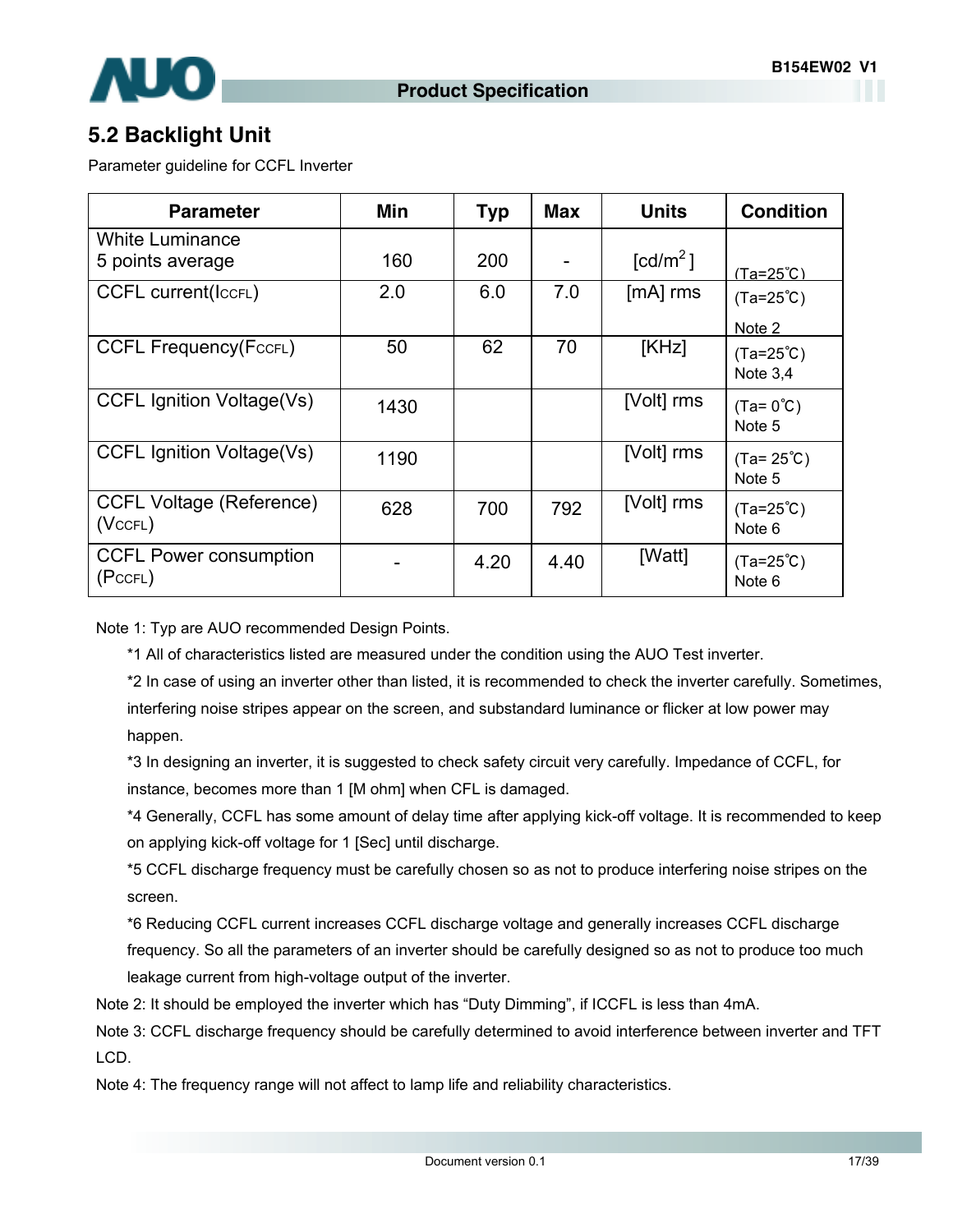

Note 5: CCFL inverter should be able to give out a power that has a generating capacity of over 1,430 voltage. Lamp units need 1,400 voltage minimum for ignition.

Note 6: Calculator value for reference (ICCFL×VCCFL=PCCFL)

Note 7: Requirements for a system inverter design, which is intended to have a better display performance, a

better power efficiency and a more reliable lamp, are following.

It shall help increase the lamp lifetime and reduce leakage current.

a. The asymmetry rate of the inverter waveform should be less than 10%.

b. The distortion rate of the waveform should bewithin  $\sqrt{2}$   $\pm$ 0%.

\* Inverter output waveform had better be more similar to ideal sine wave.



\* Asymmetry rate:  
\n
$$
|I_{p} - I_{-p}| / I_{rms} * 100\%
$$
\n\* Distortion rate  
\n
$$
I_{p} (or I_{-p}) / I_{rms}
$$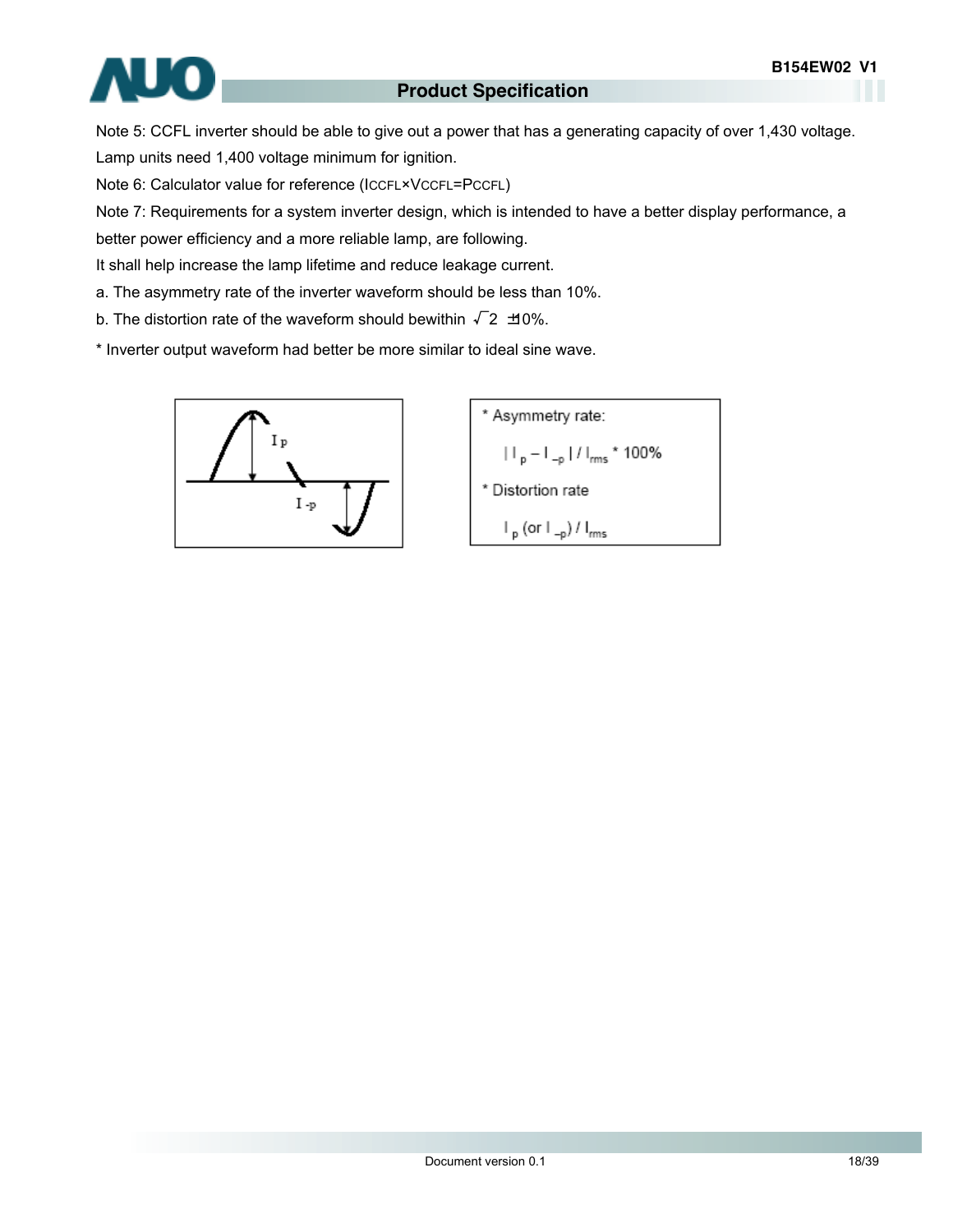### <span id="page-18-0"></span>**6. Signal Characteristic**

### **6.1 Pixel Format Image**

Following figure shows the relationship of the input signals and LCD pixel format.

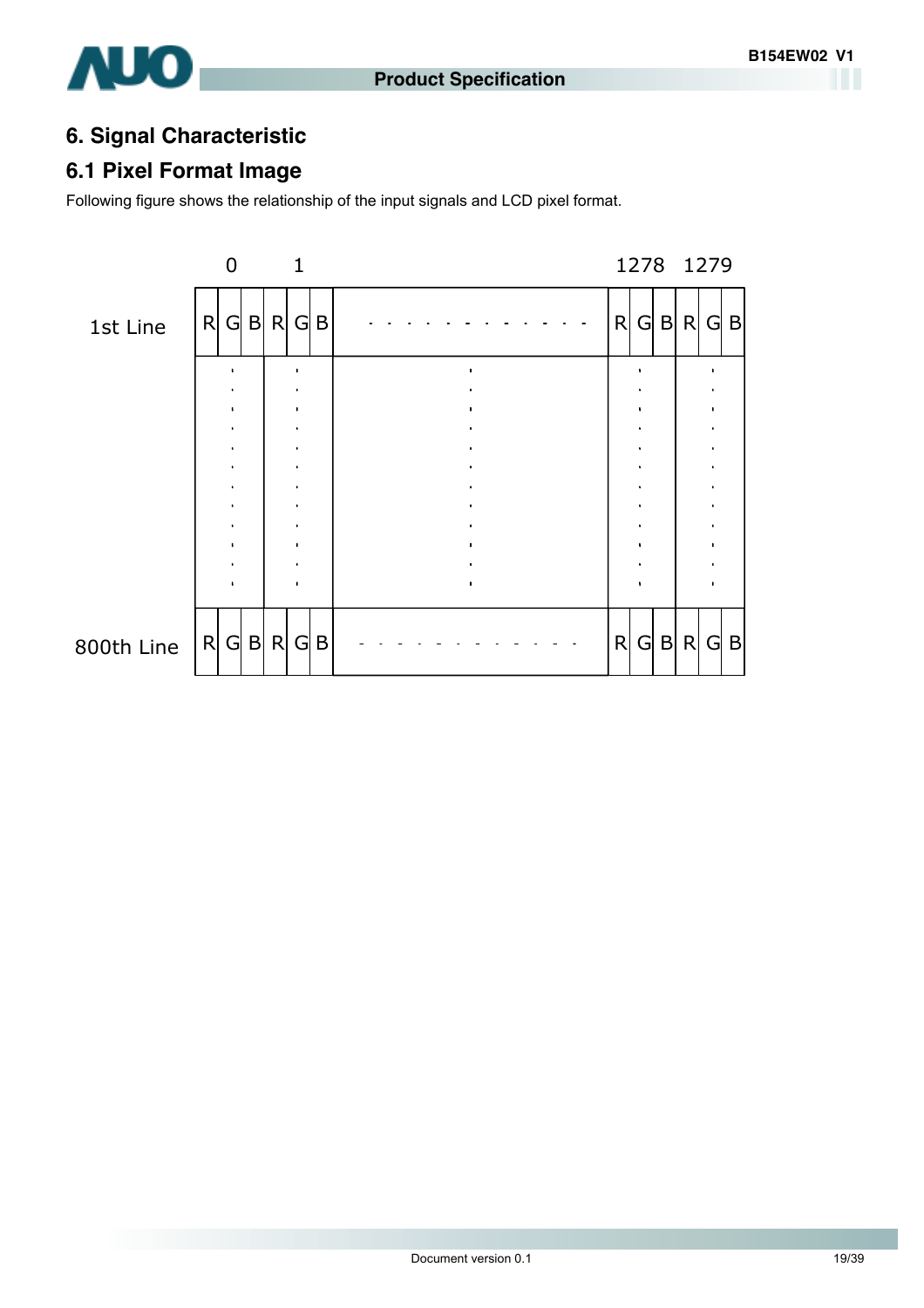<span id="page-19-0"></span>

### **6.2 The input data format**



| <b>Signal Name</b> | <b>Description</b>     |                                                   |
|--------------------|------------------------|---------------------------------------------------|
| R <sub>5</sub>     | Red Data 5 (MSB)       | Red-pixel Data                                    |
| R <sub>4</sub>     | Red Data 4             | Each red pixel's brightness data consists of      |
| R <sub>3</sub>     | Red Data 3             | these 6 bits pixel data.                          |
| R <sub>2</sub>     | Red Data 2             |                                                   |
| R <sub>1</sub>     | Red Data 1             |                                                   |
| R <sub>0</sub>     | Red Data 0 (LSB)       |                                                   |
|                    |                        |                                                   |
|                    | Red-pixel Data         |                                                   |
| G <sub>5</sub>     | Green Data 5 (MSB)     | Green-pixel Data                                  |
| G4                 | Green Data 4           | Each green pixel's brightness data consists of    |
| G <sub>3</sub>     | Green Data 3           | these 6 bits pixel data.                          |
| G <sub>2</sub>     | Green Data 2           |                                                   |
| G <sub>1</sub>     | Green Data 1           |                                                   |
| G <sub>0</sub>     | Green Data 0 (LSB)     |                                                   |
|                    | Green-pixel Data       |                                                   |
| <b>B5</b>          | Blue Data 5 (MSB)      | <b>Blue-pixel Data</b>                            |
| <b>B4</b>          | <b>Blue Data 4</b>     | Each blue pixel's brightness data consists of     |
| B <sub>3</sub>     | <b>Blue Data 3</b>     | these 6 bits pixel data.                          |
| <b>B2</b>          | <b>Blue Data 2</b>     |                                                   |
| <b>B1</b>          | <b>Blue Data 1</b>     |                                                   |
| B <sub>0</sub>     | Blue Data 0 (LSB)      |                                                   |
|                    |                        |                                                   |
|                    | <b>Blue-pixel Data</b> |                                                   |
| <b>RxCLKIN</b>     | Data Clock             | The typical frequency is 68.9 MHZ The signal      |
|                    |                        | is used to strobe the pixel data and DE signals.  |
|                    |                        | All pixel data shall be valid at the falling edge |
|                    |                        | when the DE signal is high.                       |
| DE                 | <b>Display Timing</b>  | This signal is strobed at the falling edge of     |
|                    |                        | RxCLKIN. When the signal is high, the pixel data  |
|                    |                        | shall be valid to be displayed.                   |
| VS                 | <b>Vertical Sync</b>   | The signal is synchronized to RxCLKIN.            |
| <b>HS</b>          | <b>Horizontal Sync</b> | The signal is synchronized to RxCLKIN.            |

Note: Output signals from any system shall be low or High-impedance state when VDD is off.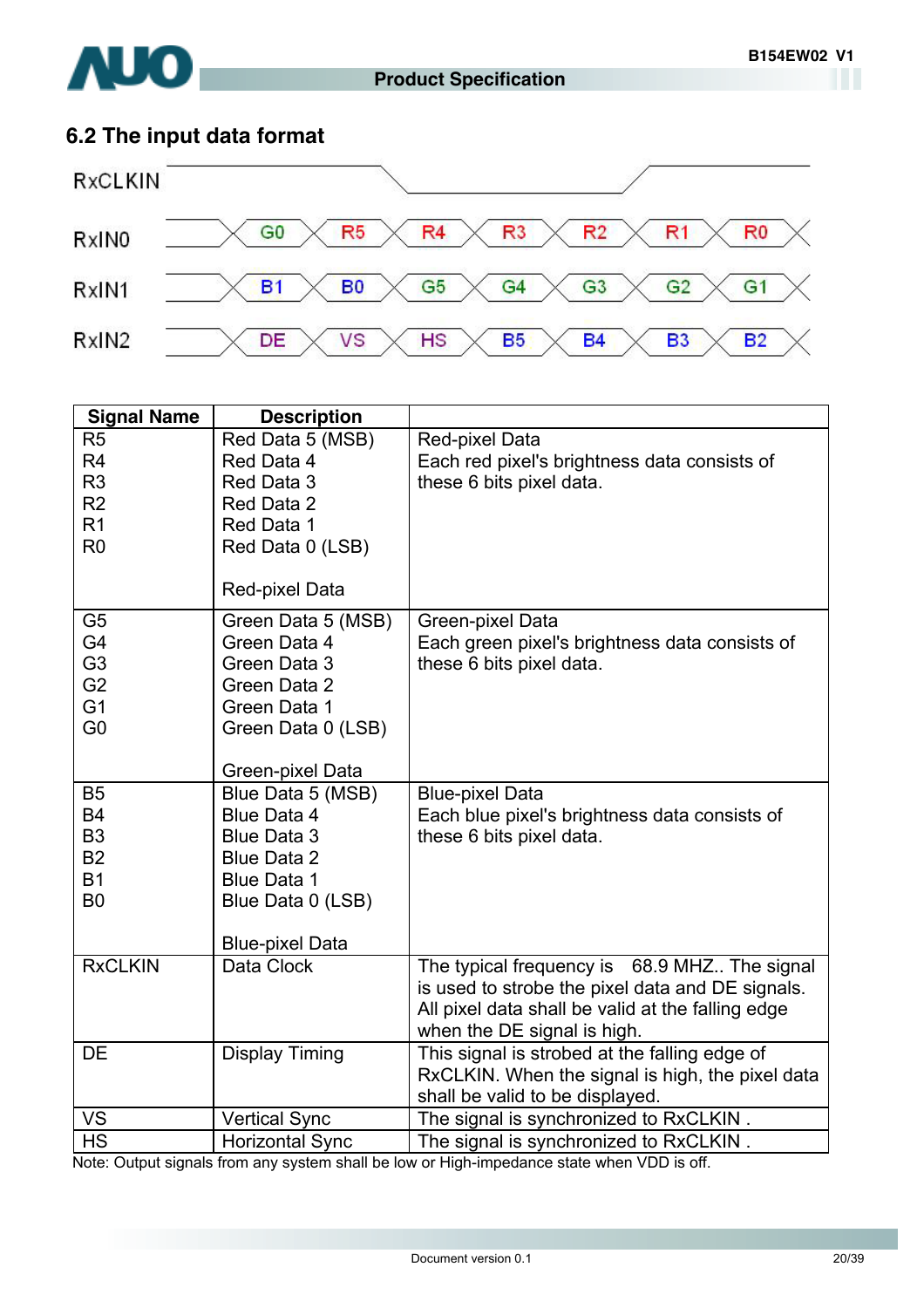<span id="page-20-0"></span>

### **6.3 Signal Description/Pin Assignment**

LVDS is a differential signal technology for LCD interface and high speed data transfer device.

| PIN#           | <b>Signal Name</b>  | <b>Description</b>                              |
|----------------|---------------------|-------------------------------------------------|
| 1              | <b>GND</b>          | Ground                                          |
| $\overline{2}$ | <b>VDD</b>          | +3.3V Power Supply                              |
| 3              | <b>VDD</b>          | +3.3V Power Supply                              |
| 4              | <b>VEDID</b>        | +3.3V EDID Power                                |
| 5              | <b>NC</b>           | No Connection (Reserve for AUO test)            |
| 6              | CLK <sub>EDID</sub> | <b>EDID Clock Input</b>                         |
| 7              | <b>DATAEDID</b>     | <b>EDID Data Input</b>                          |
| 8              | RxIN0-              | LVDS differential data input(R0-R5, G0)         |
| 9              | RxIN0+              | LVDS differential data input(R0-R5, G0)         |
| 10             | <b>GND</b>          | Ground                                          |
| 11             | RxIN1-              | LVDS differential data input(G1-G5, B0-B1)      |
| 12             | RxIN1+              | LVDS differential data input(G1-G5, B0-B1)      |
| 13             | <b>GND</b>          | Ground                                          |
| 14             | RxIN2-              | LVDS differential data input(B2-B5, HS, VS, DE) |
| 15             | RxIN2+              | LVDS differential data input(B2-B5, HS, VS, DE) |
| 16             | <b>GND</b>          | Ground                                          |
| 17             | RxCLKIN-            | LVDS differential clock input                   |
| 18             | RxCLKIN+            | LVDS differential clock input                   |
| 19             | <b>GND</b>          | Ground                                          |
| 20             | <b>GND</b>          | Ground                                          |
| 21             | <b>NC</b>           | No Connection (Reserve for AUO test)            |
| 22             | <b>NC</b>           | No Connection (Reserve for AUO test)            |
| 23             | <b>NC</b>           | No Connection (Reserve for AUO test)            |
| 24             | <b>NC</b>           | No Connection (Reserve for AUO test)            |
| 25             | <b>NC</b>           | No Connection (Reserve for AUO test)            |
| 26             | <b>NC</b>           | No Connection (Reserve for AUO test)            |
| 27             | <b>NC</b>           | No Connection (Reserve for AUO test)            |
| 28             | <b>NC</b>           | No Connection (Reserve for AUO test)            |
| 29             | <b>NC</b>           | No Connection (Reserve for AUO test)            |
| 30             | <b>NC</b>           | No Connection (Reserve for AUO test)            |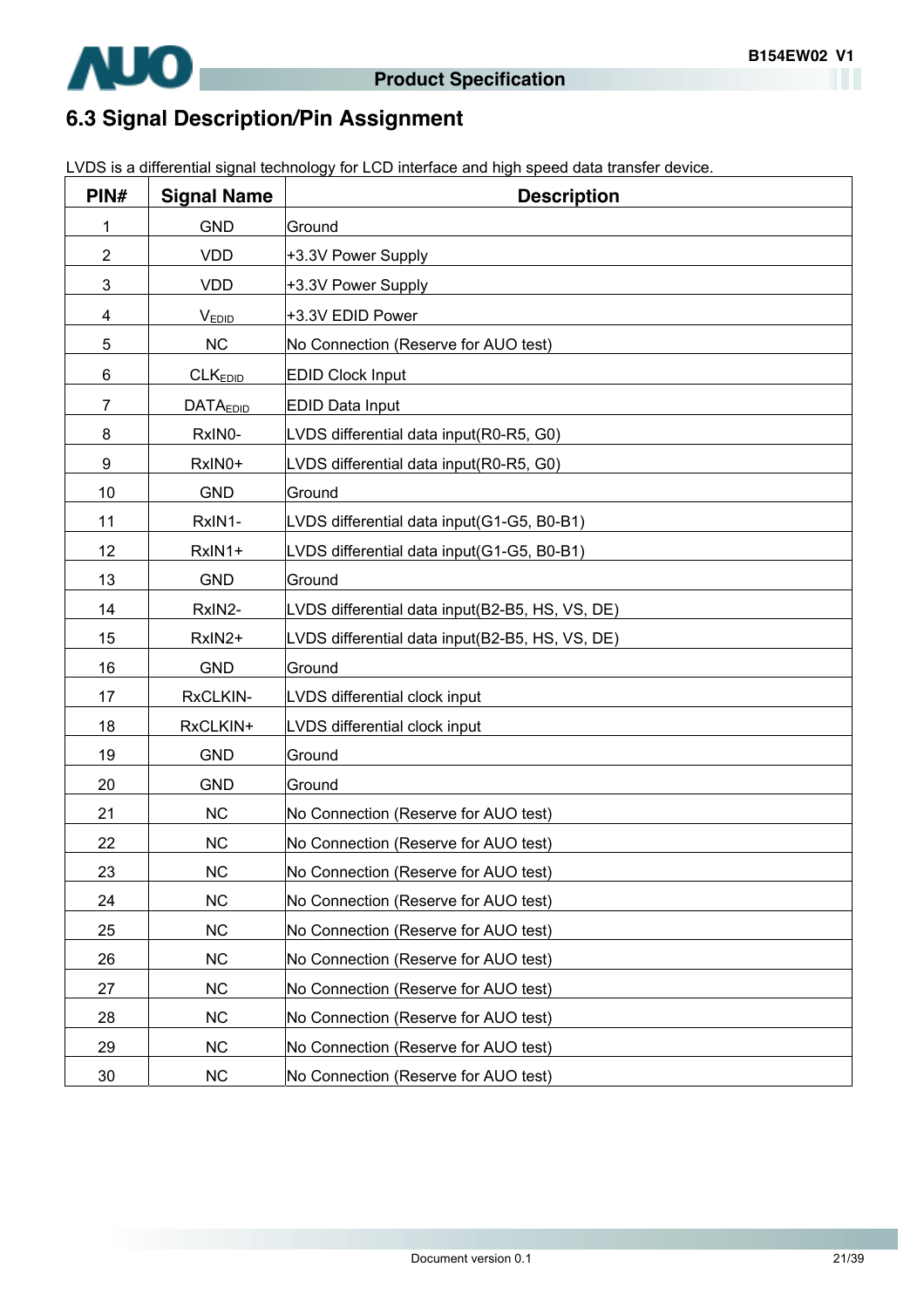

### Note1: Start from right side



Note2: Input signals shall be low or High-impedance state when VDD is off.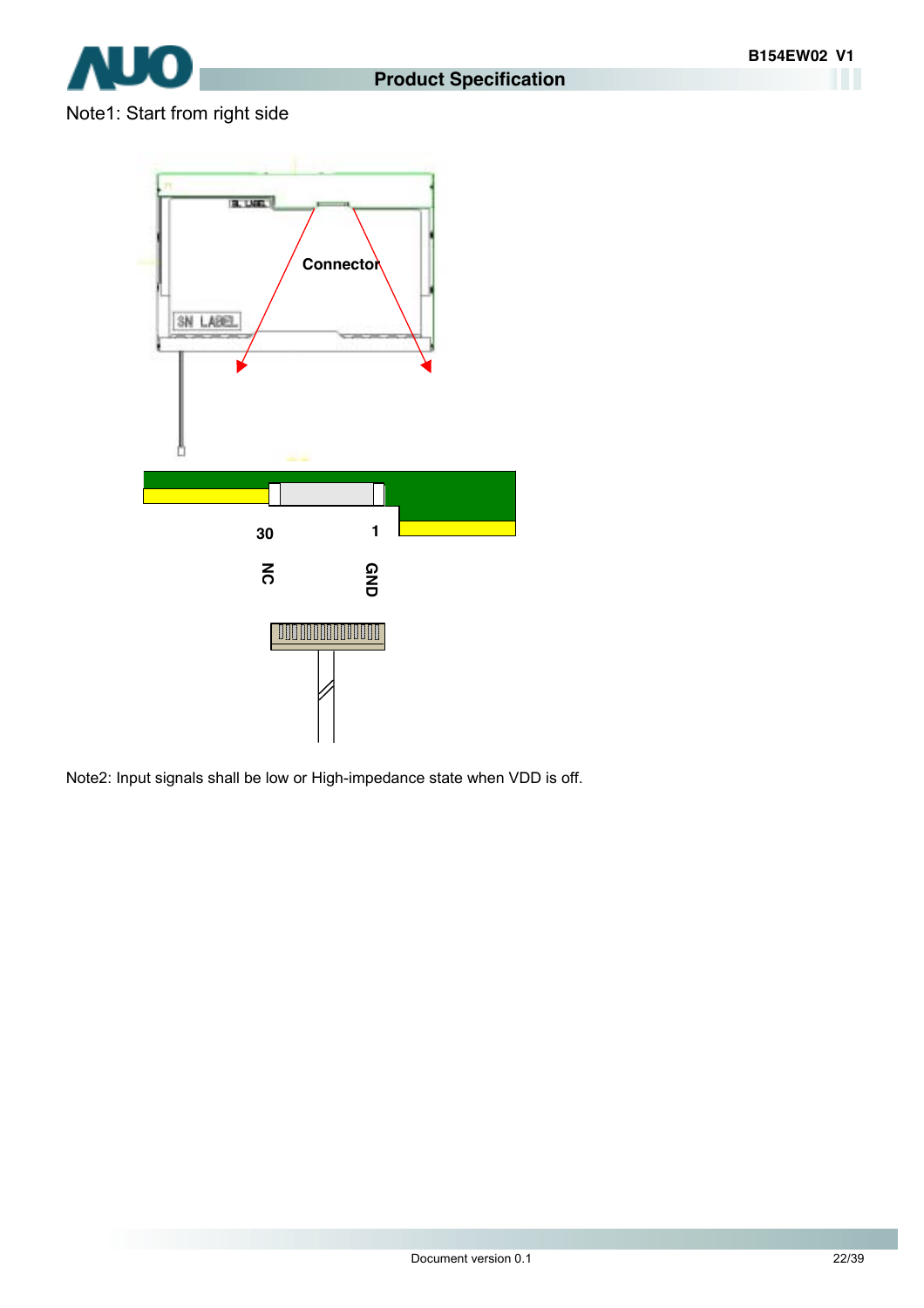

#### internal circuit of LVDS inputs are as following.

The module uses a 100ohm resistor between positive and negative data lines of each receiver input

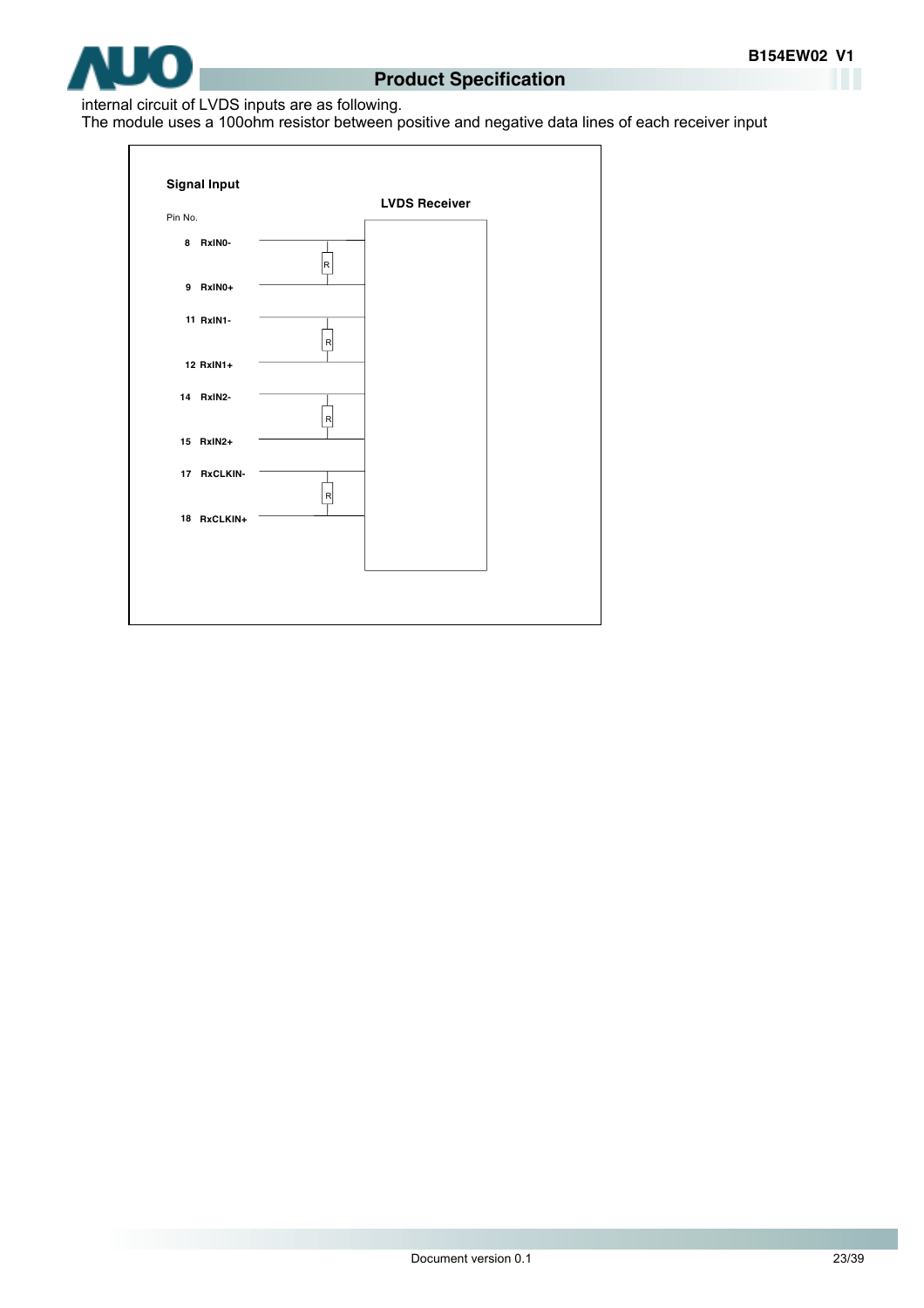<span id="page-23-0"></span>

### **6.4 Interface Timing**

#### **6.4.1 Timing Characteristics**

Basically, interface timings should match the 1280x800 /60Hz manufacturing guide line timing.

| <b>Parameter</b>  |                 | Symbol                     | Min.                     | Typ. | Max.                     | Unit                         |
|-------------------|-----------------|----------------------------|--------------------------|------|--------------------------|------------------------------|
| <b>Frame Rate</b> |                 |                            | 50                       | 60   | $\overline{\phantom{a}}$ | Hz                           |
|                   | Clock frequency | 1/ $T_{\text{Clock}}$      | 50                       | 68.9 | 80                       | <b>MHz</b>                   |
|                   | Period          | $\mathsf{T}_\mathsf{V}$    | 803                      | 816  | 1023                     |                              |
| Vertical          | Active          | T <sub>VD</sub>            | 800                      | 800  | 800                      | $\mathsf{T}_{\mathsf{Line}}$ |
| Section           | <b>Blanking</b> | $T_{VB}$                   | 3                        | 16   | 223                      |                              |
|                   | Period          | Tн                         | 1303                     | 1408 | 2047                     |                              |
| Horizontal        | Active          | $T_{HD}$                   | $\overline{\phantom{a}}$ | 1280 | -                        | $T_{\text{Clock}}$           |
| Section           | Blanking        | $\mathsf{T}_{\mathsf{HB}}$ | 23                       | 128  | 767                      |                              |

Note : DE mode only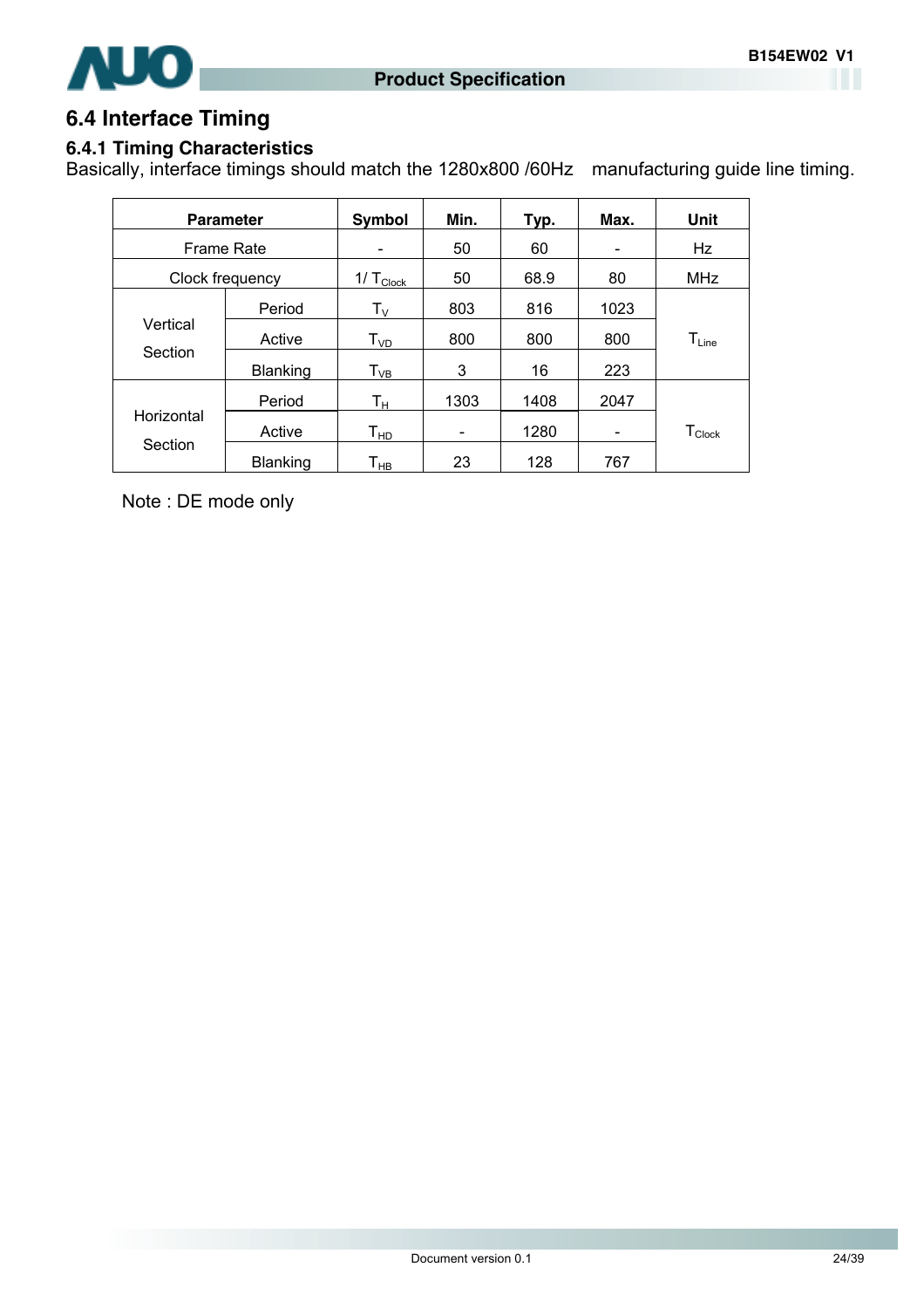

### **6.4.2 Timing diagram**

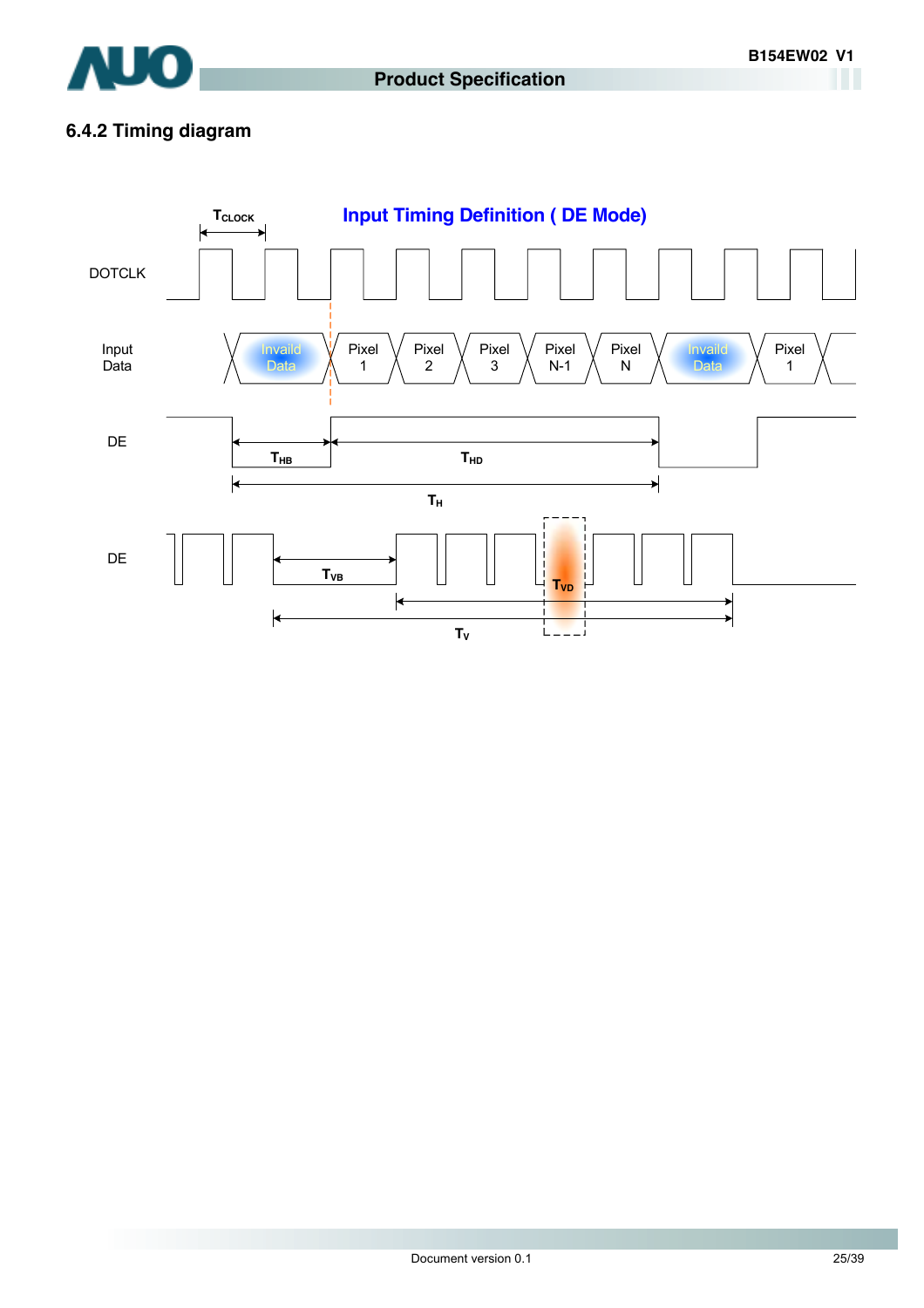<span id="page-25-0"></span>

#### **6.5 Power ON/OFF Sequence**

VDD power and lamp on/off sequence is as follows. Interface signals are also shown in the chart. Signals from any system shall be Hi-Z state or low level when VDD is off.



#### **Power Sequence Timing**

|                  | Value |      |      |              |
|------------------|-------|------|------|--------------|
| <b>Parameter</b> | Min.  | Typ. | Max. | <b>Units</b> |
| T1               | 0.5   |      | 10   | (ms)         |
| T <sub>2</sub>   | 0     |      | 50   | (ms)         |
| T <sub>3</sub>   | 0     |      | 50   | (ms)         |
| T <sub>4</sub>   | 400   |      |      | (ms)         |
| T <sub>5</sub>   | 200   |      | -    | (ms)         |
| T <sub>6</sub>   | 200   |      |      | (ms)         |
| T7               |       |      | 10   | (ms)         |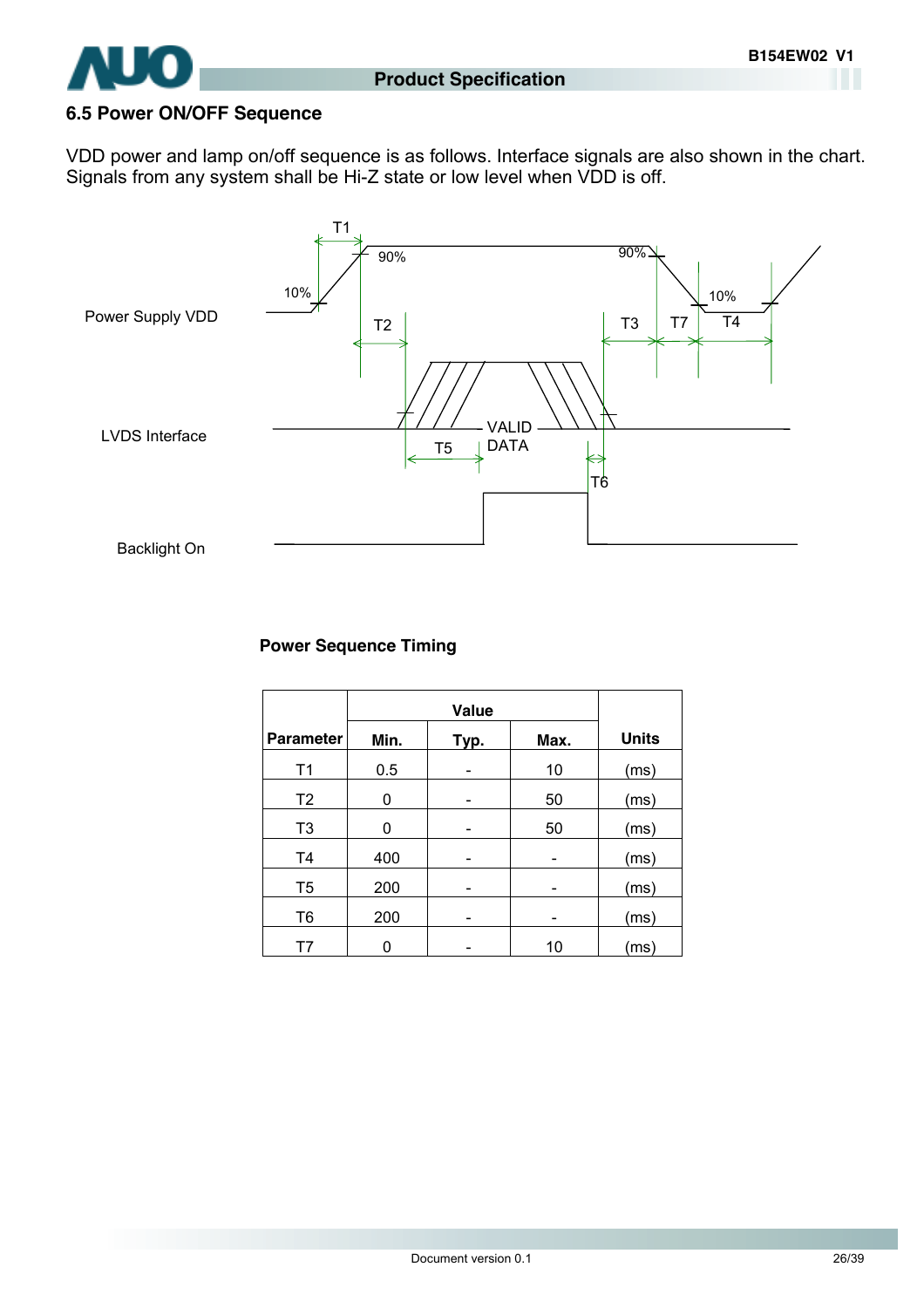<span id="page-26-0"></span>

### **7. Connector Description**

Physical interface is described as for the connector on module.

These connectors are capable of accommodating the following signals and will be following components.

### **7.1 TFT LCD Module**

| <b>Connector Name / Designation</b> | <b>For Signal Connector</b>  |
|-------------------------------------|------------------------------|
| Manufacturer                        | JAE or compatible            |
| Type / Part Number                  | FI-XB30SL-HF10 or compatible |
| <b>Mating Housing/Part Number</b>   | FI-X30H or compatible        |

### **7.2 Backlight Unit**

Physical interface is described as for the connector on module.

These connectors are capable of accommodating the following signals and will be following components.

| <b>Connector Name / Designation</b> | <b>For Lamp Connector</b> |
|-------------------------------------|---------------------------|
| Manufacturer                        | JST                       |
| Type / Part Number                  | <b>BHSR-02VS-1</b>        |
| Mating Type / Part Number           | SM02B-BHSS-1-TB           |

### **7.3 Signal for Lamp connector**

| Pin $#$ | Cable color | <b>Signal Name</b> |
|---------|-------------|--------------------|
|         | Red         | Lamp High Voltage  |
|         | White       | Lamp Low Voltage   |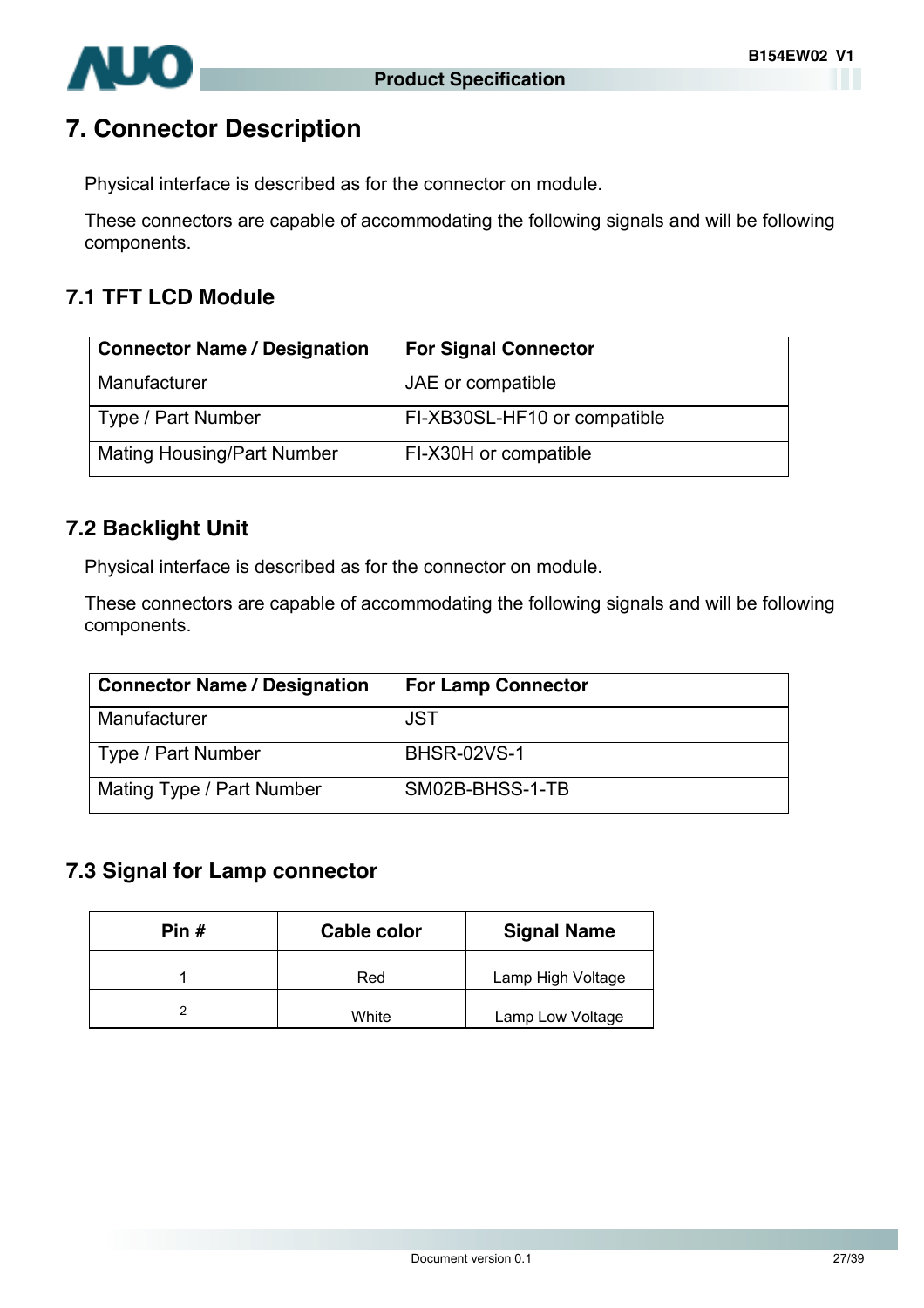<span id="page-27-0"></span>

### **8. Vibration and Shock Test**

#### **8.1 Vibration Test**

#### **Test Spec:**

- Test method: Non-Operation
- Acceleration: 2.16G
- Frequency: 10 500Hz Random
- Sweep:  $30$  Minutes each Axis  $(X, Y, Z)$

### **8.2 Shock Test Spec:**

#### **Test Spec:**

- Test method: Non-Operation
- Acceleration: 240 G, Half sine wave
- Active time: 2 ms
- Pulse: X, Y, Z .one time for each side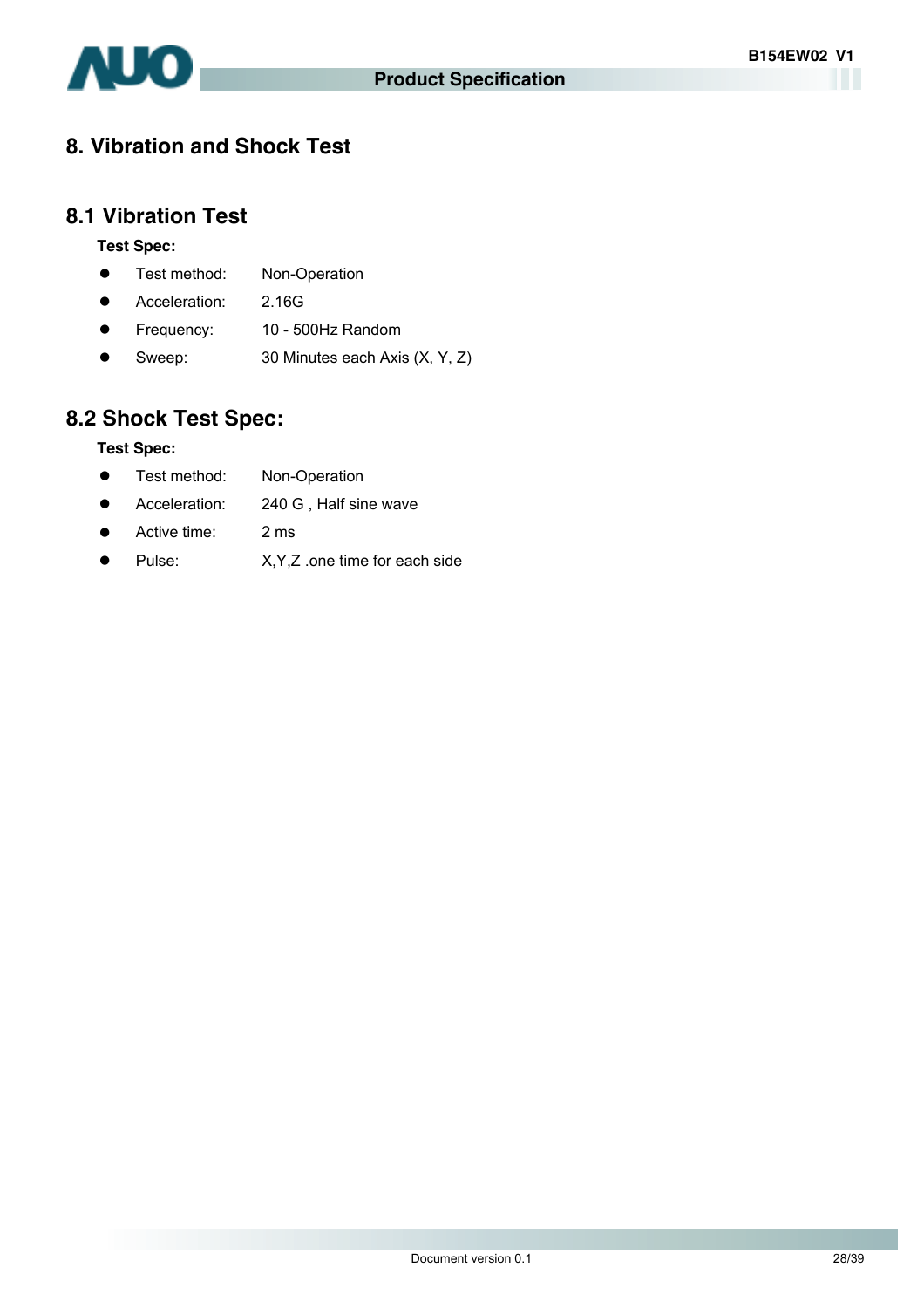<span id="page-28-0"></span>

### **9. Reliability**

| <b>Items</b>                             | <b>Required Condition</b>                                                                                     | <b>Note</b> |
|------------------------------------------|---------------------------------------------------------------------------------------------------------------|-------------|
| Temperature<br><b>Humidity Bias</b>      | 40°C/90%,300Hr                                                                                                |             |
| <b>High Temperature</b><br>Operation     | 50°C/Dry,300Hr                                                                                                |             |
| Low Temperature<br>Operation             | 0°C,300Hr                                                                                                     |             |
| On/Off Test                              | 25°C, 150hrs (ON/10 sec. OFF/10sec., 10,000 cycles)                                                           |             |
| <b>Hot Storage</b>                       | 60°C/35% RH ,250 hours                                                                                        |             |
| <b>Cold Storage</b>                      | -20℃/50% RH ,250 hours                                                                                        |             |
| <b>Thermal Shock Test</b>                | -20°C/30 min ,60°C/30 min 100cycles                                                                           |             |
| <b>Hot Start Test</b>                    | 50°C/1 Hr min. power on/off per 5 minutes, 5 times                                                            |             |
| <b>Cold Start Test</b>                   | $0^{\circ}$ C/1 Hr min. power on/off per 5 minutes, 5 times                                                   |             |
| <b>Shock Test</b><br>(Non-Operating)     | 240G, 2ms, Half-sine wave                                                                                     |             |
| <b>Vibration Test</b><br>(Non-Operating) | Random vibration, 2.16 G zero-to-peak, 10 to 500 Hz,<br>30 mins in each of three mutually perpendicular axes. |             |
| <b>ESD</b>                               | Contact : _<br><b>BKV</b> / operation<br>Air :<br>±15KV / operation                                           | Note 1      |
| Room temperature<br>Test                 | 25°C, 2000 hours, Operating with loop pattern                                                                 |             |

Note1: According to EN61000-4-2 , ESD class B: Some performance degradation allowed. No data lost

. Self-recoverable. No hardware failures.

Note2: CCFL Life time: 10,000 hours minimum under normal module usage.

Note3: MTBF (Excluding the CCFL): 30,000 hours with a confidence level 90%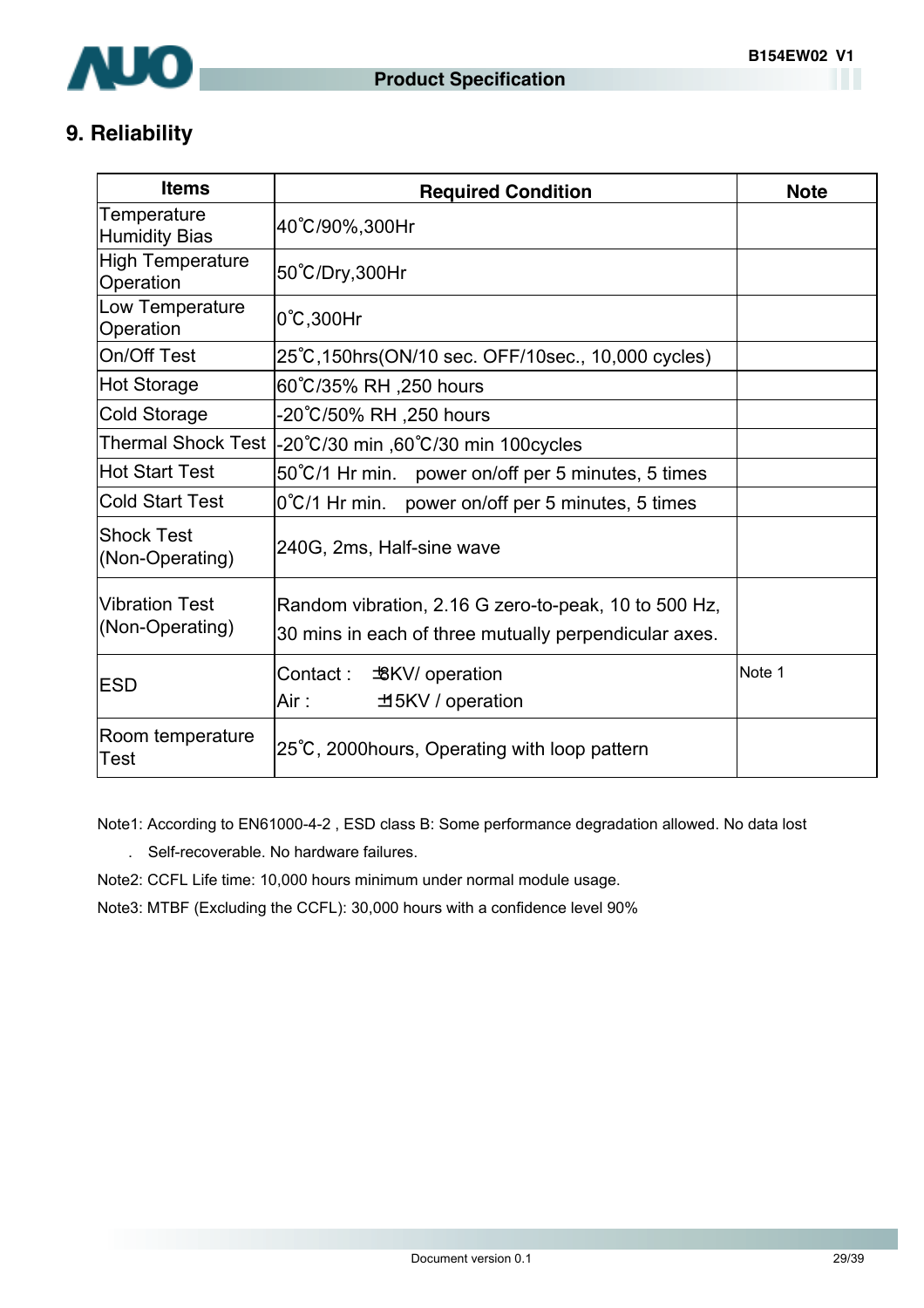### **10. Mechanical Characteristics**

### **10.1 LCM Outline Dimension**

<span id="page-29-0"></span>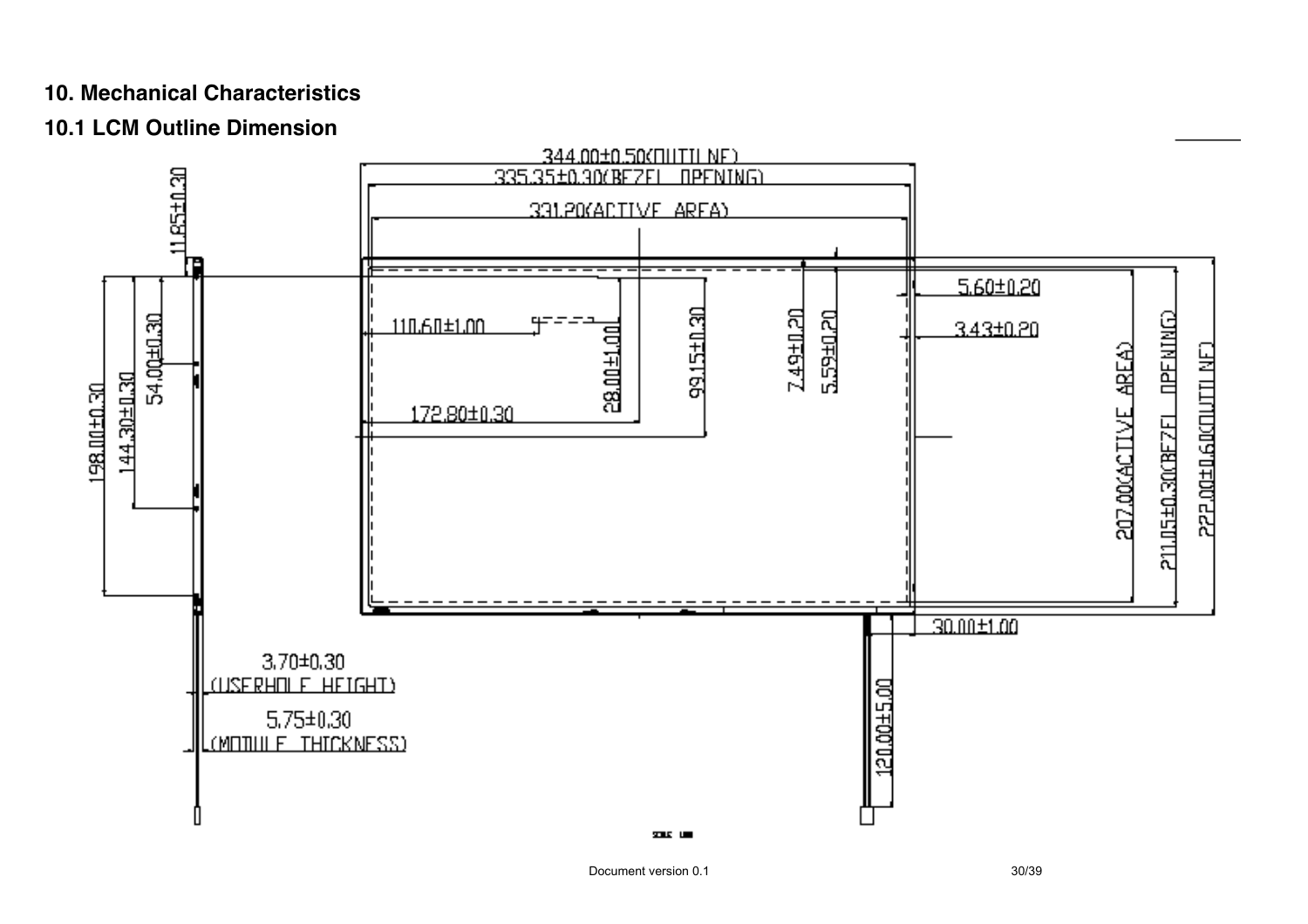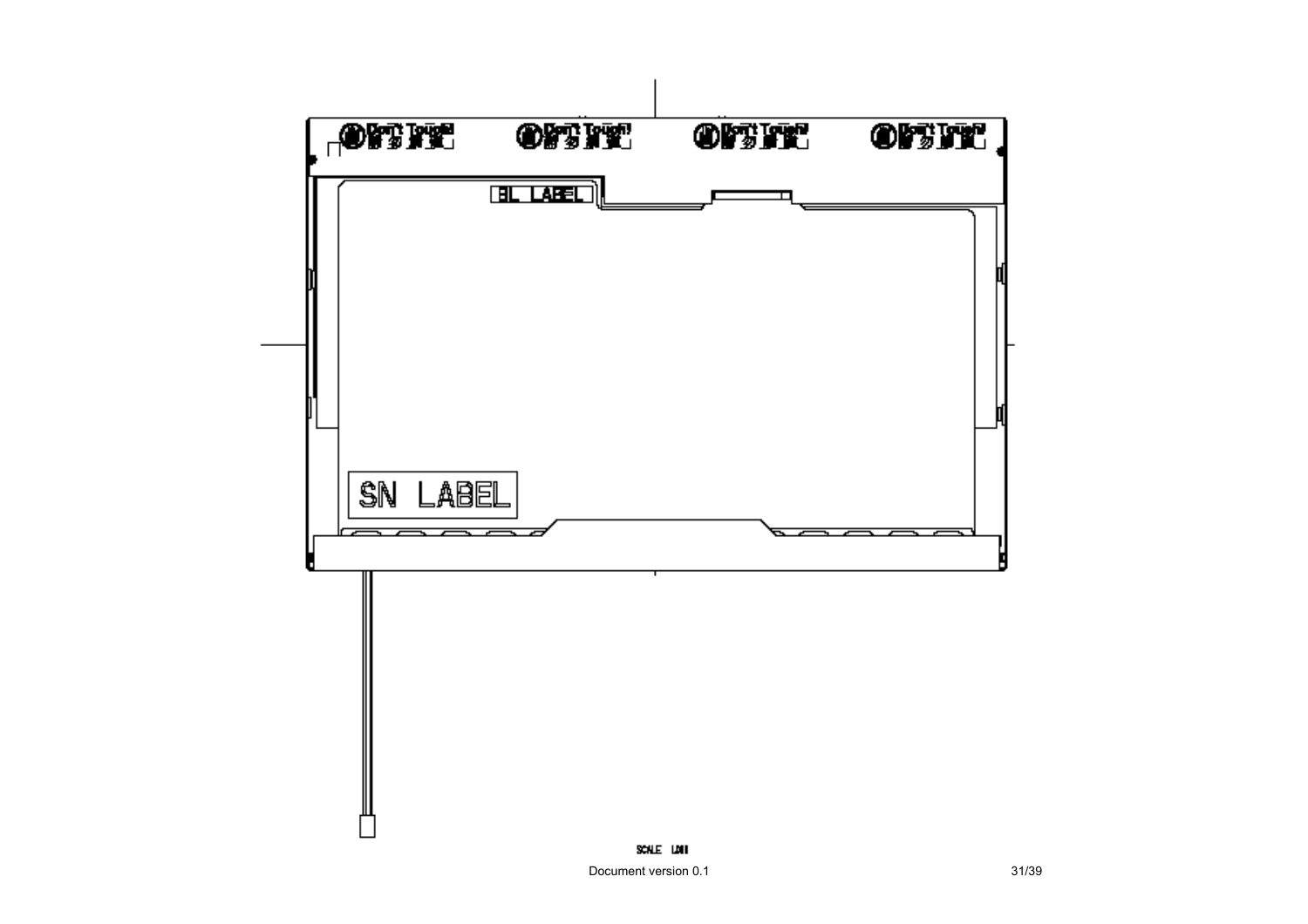### <span id="page-31-0"></span>**10.2 Screw Hole Depth and Center Position**

Screw hole minimum depth, from side surface =2.3 mm (See drawing)

Screw hole center location, from front surface =  $3.7 \pm 0.2$ mm (See drawing) Screw Torque: Maximum 2.5 kgf-cm



ex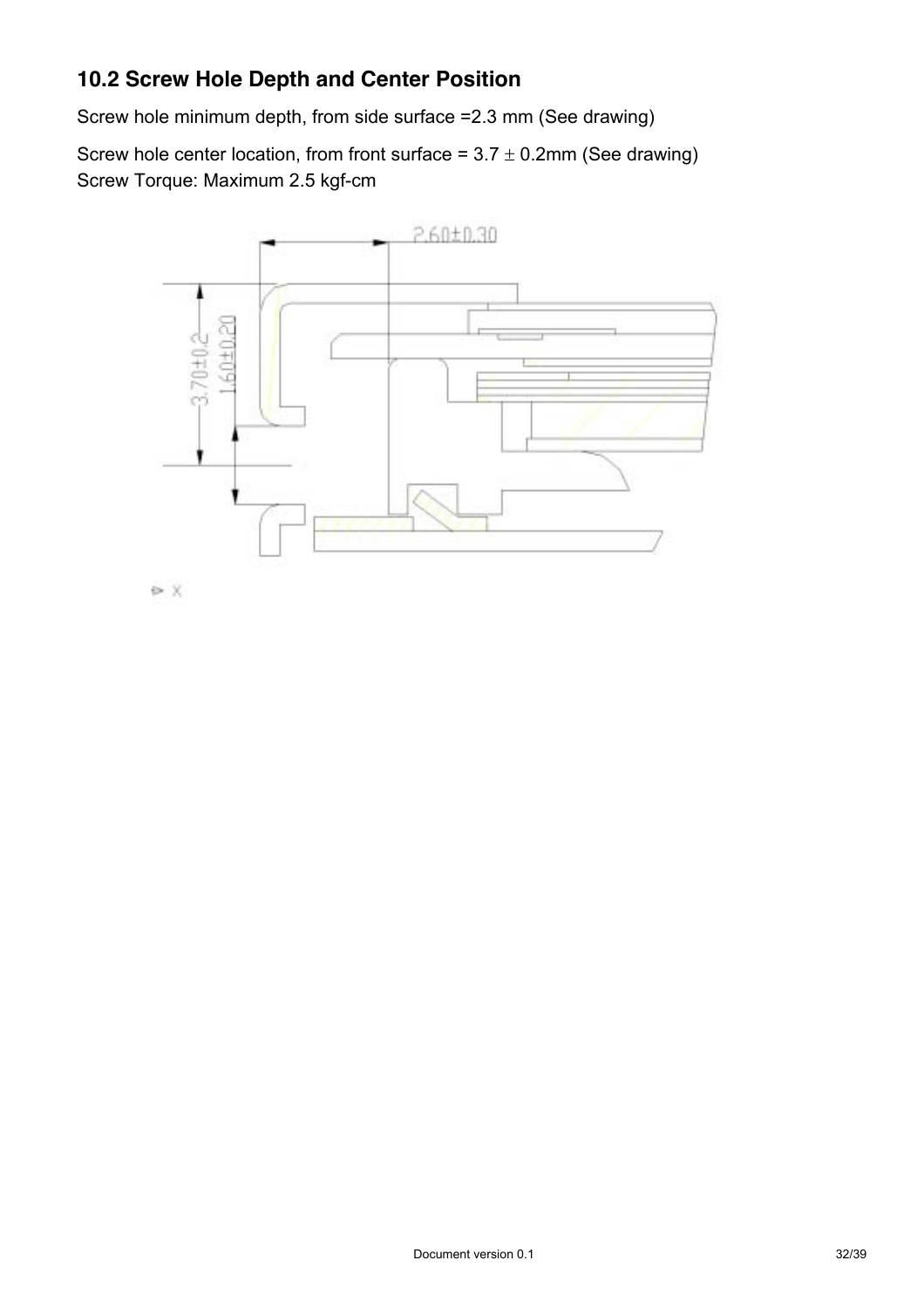# <span id="page-32-0"></span>**11. Shipping and Package**

| <b>11.1 Shipping Label Format</b> | Week code                                                                                                 | Model                            |              |
|-----------------------------------|-----------------------------------------------------------------------------------------------------------|----------------------------------|--------------|
| NM4501603761-NS300*               | tulactured 05/2<br>Model No:<br>B154EW02 V1<br><b>Uptromus</b><br><b>MADE IN CHINA(S1)</b><br>$H^p$<br>0A | E204356<br><b>0AXXG</b><br>F/N:1 |              |
|                                   |                                                                                                           |                                  | Control code |

#### **Note 1:**

| <b>IC Combination</b>       | <b>Control Code</b> | H/W |
|-----------------------------|---------------------|-----|
| Source IC:NT<br>Gate IC: NT | 0AXXG               | ΩA  |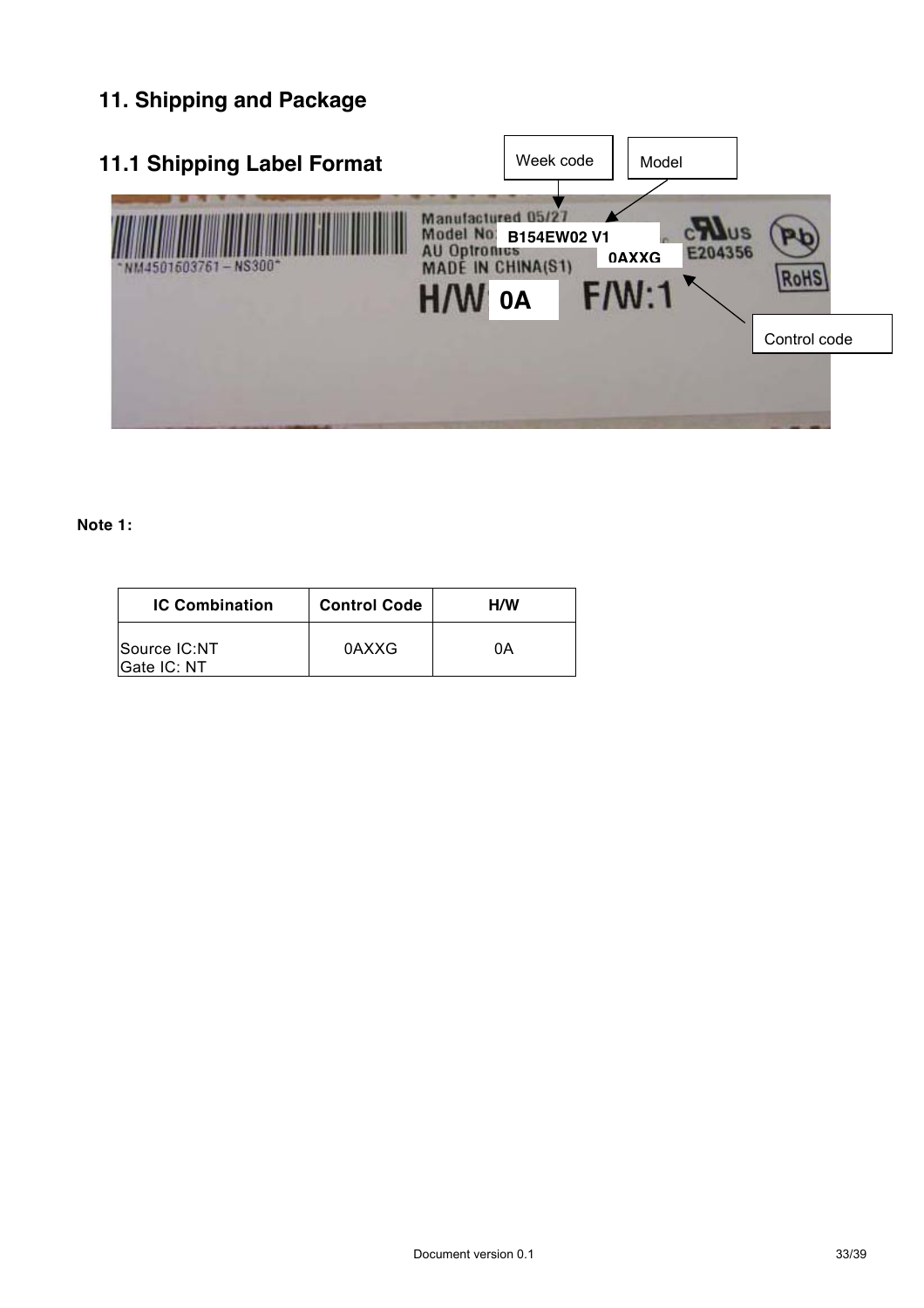### <span id="page-33-0"></span>**11.2. Carton package**

The outside dimension of carton is 455 (L)mm x 380 (W)mm x 355 (H)mm



### **11.3 Shipping package of palletizing sequence**



Note : Limit of box palletizing = Max 3 layers(ship and stock conditions)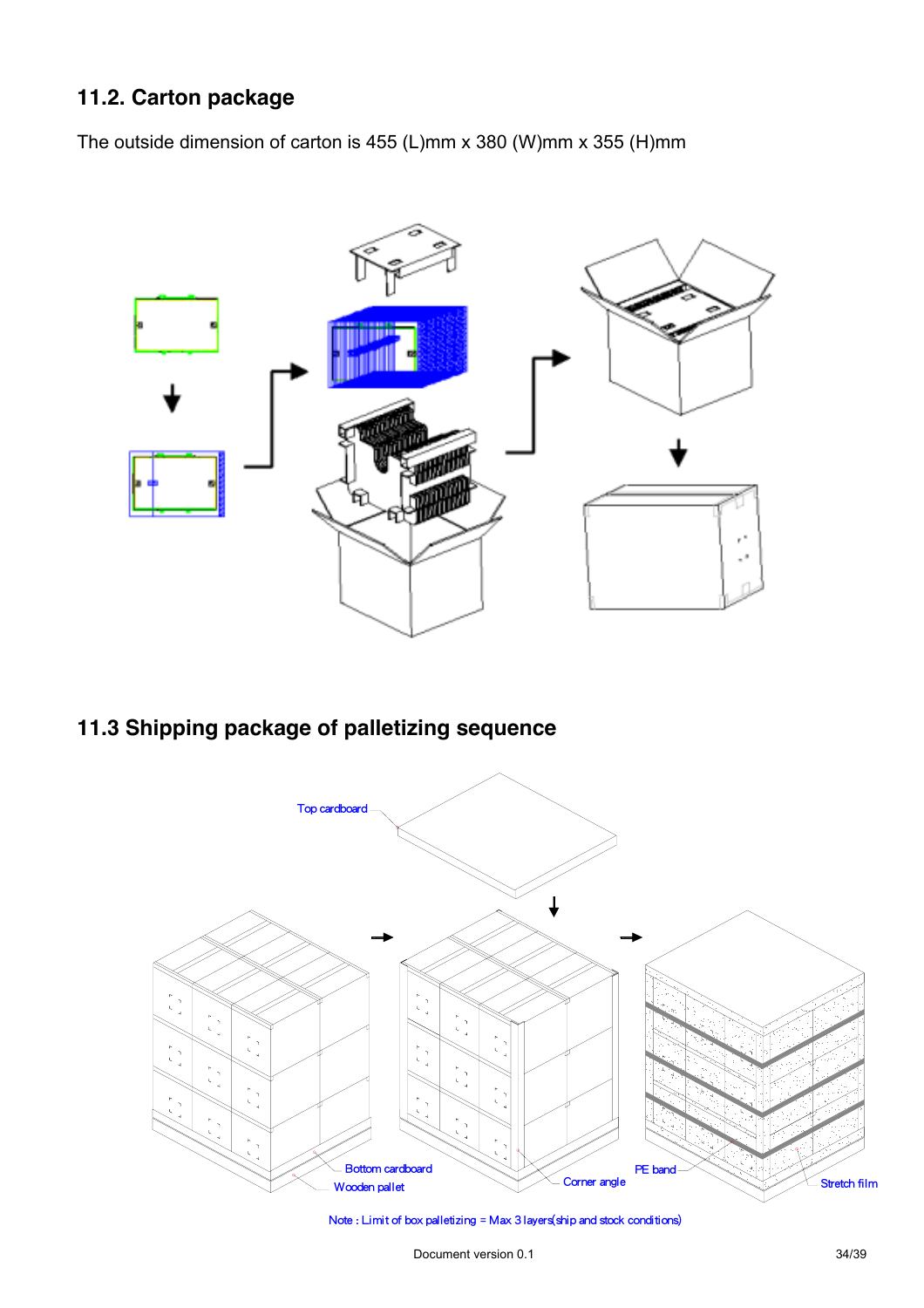<span id="page-34-0"></span>

| 12. Appendix: EDID description |  |
|--------------------------------|--|
|                                |  |

| <b>Address</b> | <b>FUNCTION</b>                | Value          | <b>Value</b> | <b>Value</b> | <b>Note</b>  |
|----------------|--------------------------------|----------------|--------------|--------------|--------------|
| <b>HEX</b>     |                                | <b>HEX</b>     | <b>BIN</b>   | <b>DEC</b>   |              |
| 00             | Header                         | 00             | 00000000     | 0            |              |
| 01             |                                | FF             | 11111111     | 255          |              |
| 02             |                                | FF.            | 11111111     | 255          |              |
| 03             |                                | FF             | 11111111     | 255          |              |
| 04             |                                | FF.            | 11111111     | 255          |              |
| 05             |                                | FF             | 11111111     | 255          |              |
| 06             |                                | FF             | 11111111     | 255          |              |
| 07             |                                | 00             | 00000000     | 0            |              |
| 08             | EISA Manuf. Code LSB           | 06             | 00000110     | 6            |              |
| 09             | Compressed ASCII               | AF             | 10101111     | 175          |              |
| 0A             | Product Code                   | 74             | 01110100     | 116          |              |
| 0B             | hex, LSB first                 | 21             | 00100001     | 33           |              |
| 0C             | 32-bit ser #                   | 00             | 00000000     | 0            |              |
| 0D             |                                | $00\,$         | 00000000     | 0            |              |
| 0E             |                                | 00             | 00000000     | 0            |              |
| 0F             |                                | 00             | 00000000     | 0            |              |
| 10             | Week of manufacture            | 01             | 00000001     | 1            |              |
| 11             | Year of manufacture            | 0F             | 00001111     | 15           |              |
| 12             | EDID Structure Ver.            | 01             | 00000001     | 1            |              |
| 13             | EDID revision #                | 03             | 00000011     | $\mathbf{3}$ |              |
|                | Video input def. (digital I/P, |                |              |              |              |
| 14             | non-TMDS, CRGB)                | 80             | 10000000     | 128          |              |
|                | (rounded<br>Max H image size   |                |              |              |              |
| 15             | to cm)                         | 21             | 00100001     | 33           |              |
|                | Max V image size<br>(rounded   |                |              |              |              |
| 16             | to cm)                         | 15             | 00010101     | 21           |              |
|                | <b>Display Gamma</b>           |                |              |              |              |
| 17             | (=(gamma*100)-100)             | 78             | 01111000     | 120          |              |
|                | Feature support (no DPMS,      |                |              |              |              |
| 18             | Active OFF, RGB, tmg Blk#1)    | 0A             | 00001010     | $10\,$       |              |
|                | Red/green low bits (Lower      |                |              |              |              |
| 19             | 2:2:2:2 bits)                  | 1C             | 00011100     | 28           |              |
|                | Blue/white low bits (Lower     |                |              |              |              |
| <b>1A</b>      | 2:2:2:2 bits)                  | F <sub>5</sub> | 11110101     | 245          |              |
| 1B             | Red x (Upper 8 bits)           | 97             | 10010111     | 151          | Rx=0.590     |
| 1C             | Red y/ highER 8 bits           | 58             | 01011000     | 88           | Ry=0.345     |
| 1D             | Green x                        | 50             | 01010000     | $80\,$       | $Gx = 0.315$ |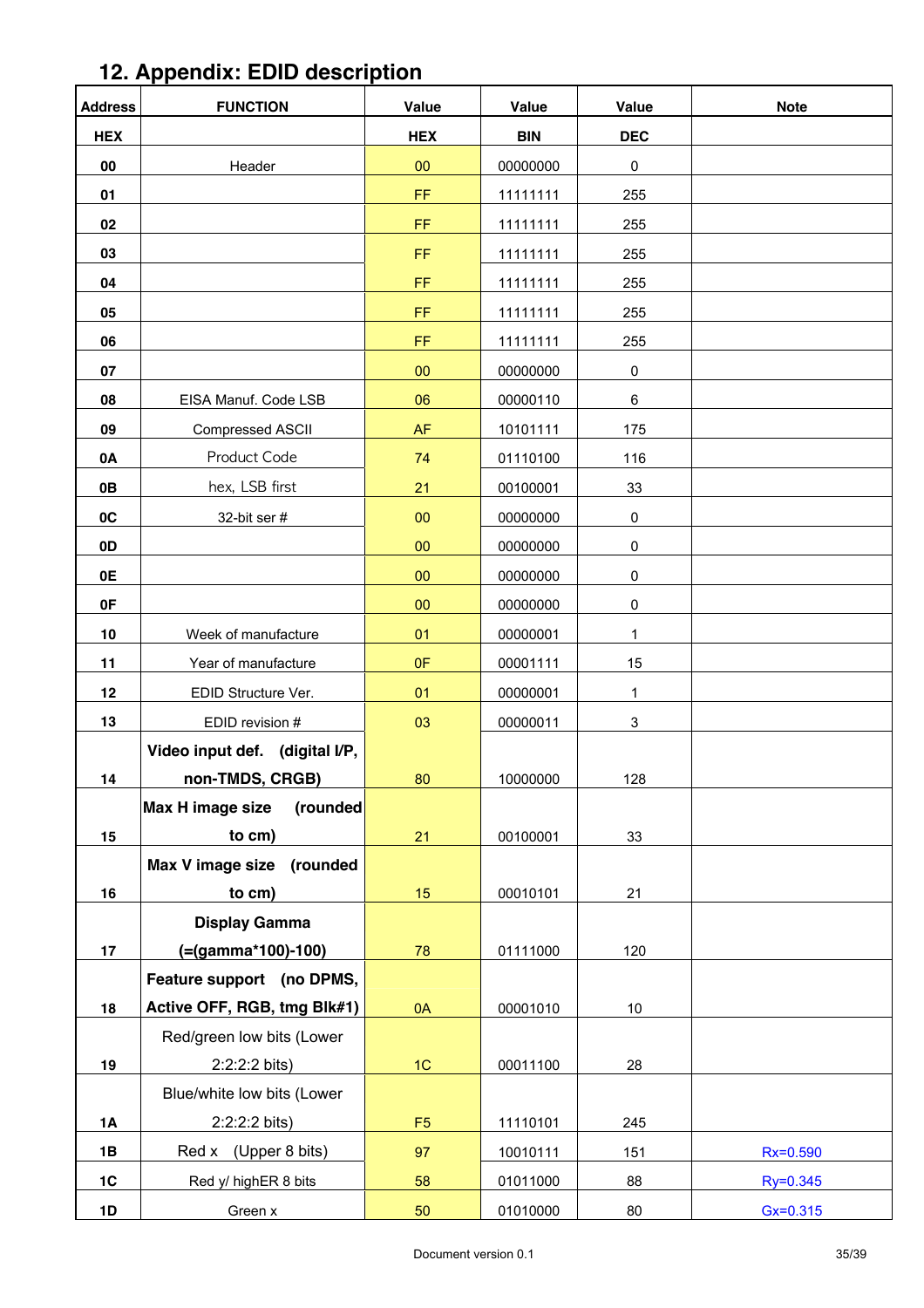| 1E | Green y                          | 8E              | 10001110 | 142          | $Gy = 0.555$ |
|----|----------------------------------|-----------------|----------|--------------|--------------|
| 1F | Blue x                           | 27              | 00100111 | 39           | Bx=0.155     |
| 20 | Blue y                           | 27              | 00100111 | 39           | By=0.155     |
| 21 | White x                          | 50              | 01010000 | 80           | $Wx = 0.313$ |
| 22 | White y                          | 54              | 01010100 | 84           | Wy=0.329     |
| 23 | Established timing 1             | $00\,$          | 00000000 | 0            |              |
| 24 | Established timing 2             | $00\,$          | 00000000 | 0            |              |
| 25 | Established timing 3             | 00              | 00000000 | 0            |              |
| 26 | Standard timing #1               | 01              | 00000001 | 1            |              |
| 27 |                                  | 01              | 00000001 | 1            |              |
| 28 | Standard timing #2               | 01              | 00000001 | 1            |              |
| 29 |                                  | 01              | 00000001 | 1            |              |
| 2A | Standard timing #3               | 01              | 00000001 | 1            |              |
| 2B |                                  | 01              | 00000001 | 1            |              |
| 2C | Standard timing #4               | 01              | 00000001 | $\mathbf{1}$ |              |
| 2D |                                  | 01              | 00000001 | 1            |              |
| 2E | Standard timing #5               | 01              | 00000001 | 1            |              |
| 2F |                                  | 01              | 00000001 | 1            |              |
| 30 | Standard timing #6               | 01              | 00000001 | $\mathbf{1}$ |              |
| 31 |                                  | 01              | 00000001 | 1            |              |
| 32 | Standard timing #7               | 01              | 00000001 | 1            |              |
| 33 |                                  | 01              | 00000001 | $\mathbf{1}$ |              |
| 34 | Standard timing #8               | 01              | 00000001 | 1            |              |
| 35 |                                  | 01              | 00000001 | 1            |              |
| 36 | Pixel Clock/10000<br><b>LSB</b>  | C7              | 11000111 | 199          |              |
| 37 | Pixel Clock/10000<br><b>USB</b>  | 1B              | 00011011 | 27           |              |
| 38 | Horz active Lower 8bits          | $00\,$          | 00000000 | 0            |              |
| 39 | Horz blanking Lower 8bits        | A <sub>0</sub>  | 10100000 | 160          |              |
|    | HorzAct:HorzBlnk<br>Upper        |                 |          |              |              |
| 3A | 4:4 bits                         | 50              | 01010000 | 80           |              |
| 3B | Vertical Active Lower 8bits      | 20              | 00100000 | 32           |              |
| 3C | Vertical Blanking<br>Lower 8bits | 17              | 00010111 | 23           |              |
|    | Vert Act: Vertical Blanking      |                 |          |              |              |
| 3D | (upper 4:4 bit)                  | 30 <sub>o</sub> | 00110000 | 48           |              |
| 3E | HorzSync. Offset                 | 30              | 00110000 | 48           |              |
| 3F | HorzSync.Width                   | 20              | 00100000 | 32           |              |
|    | VertSync.Offset:                 |                 |          |              |              |
| 40 | VertSync. Width                  | 36              | 00110110 | 54           |              |
|    | Horz‖ Sync Offset/Width          |                 |          |              |              |
| 41 | <b>Upper 2bits</b>               | $\bf{00}$       | 00000000 | 0            |              |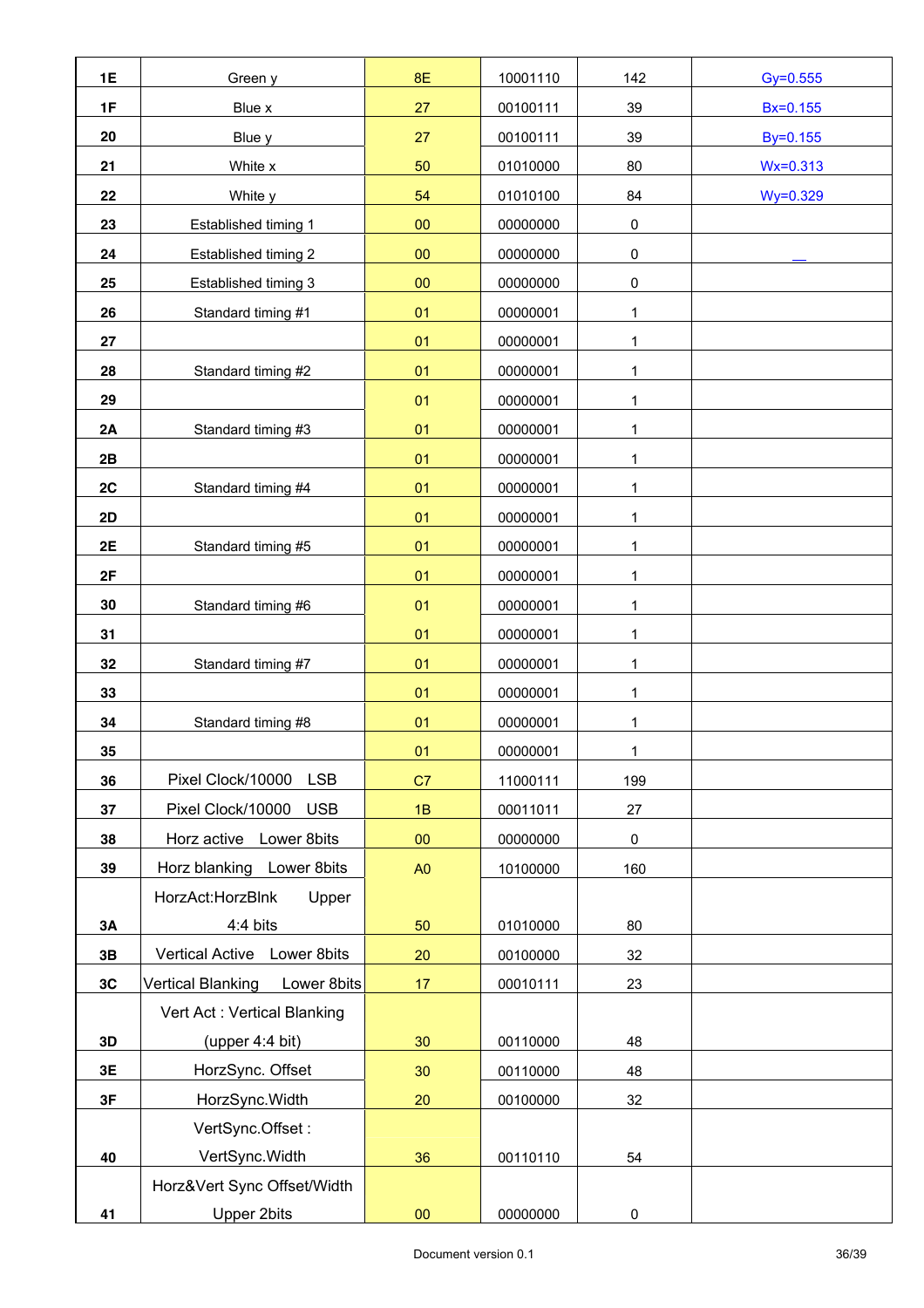|           | Horizontal Image Size Lower       |           |          |           |             |
|-----------|-----------------------------------|-----------|----------|-----------|-------------|
| 42        | 8bits                             | 4B        | 01001011 | 75        |             |
| 43        | Vertical Image Size Lower 8bits   | CF        | 11001111 | 207       |             |
|           | Horizontal & Vertical Image Size  |           |          |           |             |
| 44        | (upper 4:4 bits)                  | $10$      | 00010000 | 16        |             |
|           | Horizontal Border (zero for       |           |          |           |             |
| 45        | internal LCD)                     | $00\,$    | 00000000 | 0         |             |
|           | Vertical Border (zero for         |           |          |           |             |
| 46        | internal LCD)                     | $00\,$    | 00000000 | 0         |             |
|           | Signal (non-intr, norm, no stero, |           |          |           |             |
| 47        | sep sync, neg pol)                | 18        | 00011000 | 24        |             |
| 48        | Detailed timing/monitor           | $00\,$    | 00000000 | 0         |             |
| 49        | descriptor #2                     | $\bf{00}$ | 00000000 | 0         |             |
| 4A        |                                   | $00\,$    | 00000000 | $\pmb{0}$ |             |
| 4B        |                                   | 0F        | 00001111 | 15        |             |
| 4C        |                                   | $00\,$    | 00000000 | $\pmb{0}$ |             |
| 4D        |                                   | $00\,$    | 00000000 | 0         |             |
| 4E        |                                   | $\bf{00}$ | 00000000 | 0         |             |
| 4F        |                                   | $00\,$    | 00000000 | 0         |             |
| 50        |                                   | $\bf{00}$ | 00000000 | 0         |             |
| 51        |                                   | $00\,$    | 00000000 | 0         |             |
| 52        |                                   | 00        | 00000000 | 0         |             |
| 53        |                                   | $00\,$    | 00000000 | 0         |             |
| 54        |                                   | $00\,$    | 00000000 | 0         |             |
| 55        |                                   | $00\,$    | 00000000 | $\pmb{0}$ |             |
| 56        |                                   | $00\,$    | 00000000 | 0         |             |
| 57        |                                   | $00\,$    | 00000000 | $\pmb{0}$ |             |
| 58        |                                   | $00\,$    | 00000000 | 0         |             |
| 59        |                                   | 20        | 00100000 | 32        |             |
| <b>5A</b> | Detailed timing/monitor           | $00\,$    | 00000000 | $\pmb{0}$ |             |
| 5B        | descriptor #3                     | $\bf{00}$ | 00000000 | $\pmb{0}$ |             |
| 5C        |                                   | $\bf{00}$ | 00000000 | $\pmb{0}$ |             |
| <b>5D</b> |                                   | FE        | 11111110 | 254       |             |
| 5E        |                                   | $00\,$    | 00000000 | $\pmb{0}$ |             |
| 5F        | Manufacture                       | 41        | 01000001 | 65        | Α           |
| 60        | Manufacture                       | 55        | 01010101 | 85        | $\sf U$     |
| 61        | Manufacture                       | 4F        | 01001111 | 79        | $\mathsf O$ |
| 62        |                                   | 0A        | 00001010 | $10\,$    |             |
| 63        |                                   | 20        | 00100000 | 32        |             |
| 64        |                                   | $20\,$    | 00100000 | 32        |             |